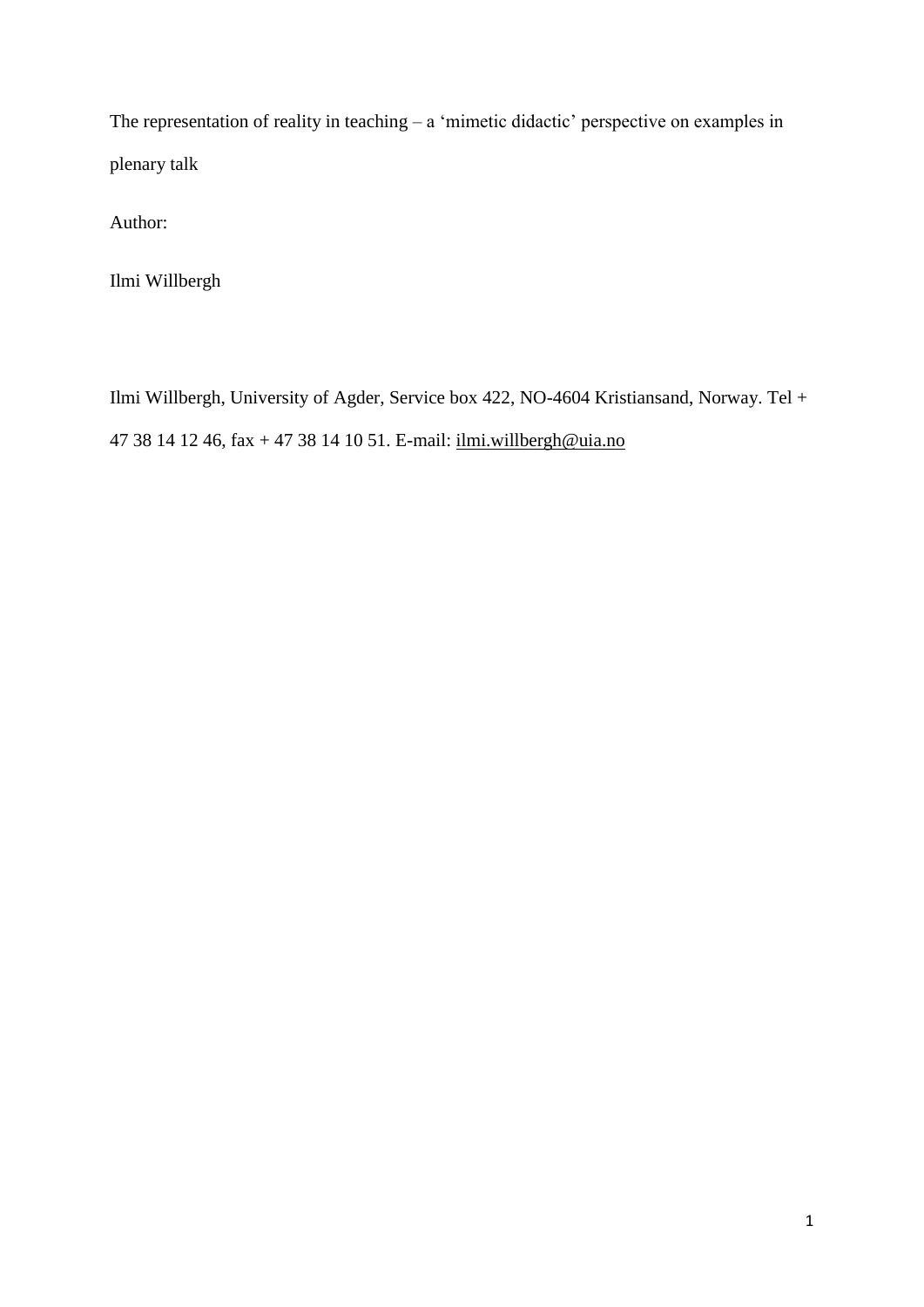# **Abstract**

Using an observation study in Norwegian lower secondary school classrooms this paper explores how subject matter and students' real-world experiences are linked within the use of examples in teaching. The theory of 'mimetic didactics' claims that giving students the possibility to interpret examples as both subject matter and something that is relevant to their own lives becomes a possibility through imaginative 'as-if' experiences. The study finds that 'as-if' experiences in the data are created by identifying with others and through a contextdependent knowledge base. The topics in the examples actualise being human within the political, economic and existential realm and offer possibilities to make knowledge relevant for the students' future. The study's contribution to classroom research comprises new concepts on the content aspects of classroom talk: the questions of knowledge accumulation and purpose.

## **Keywords**

Instruction, didactic theory and practice, classroom research, Bildung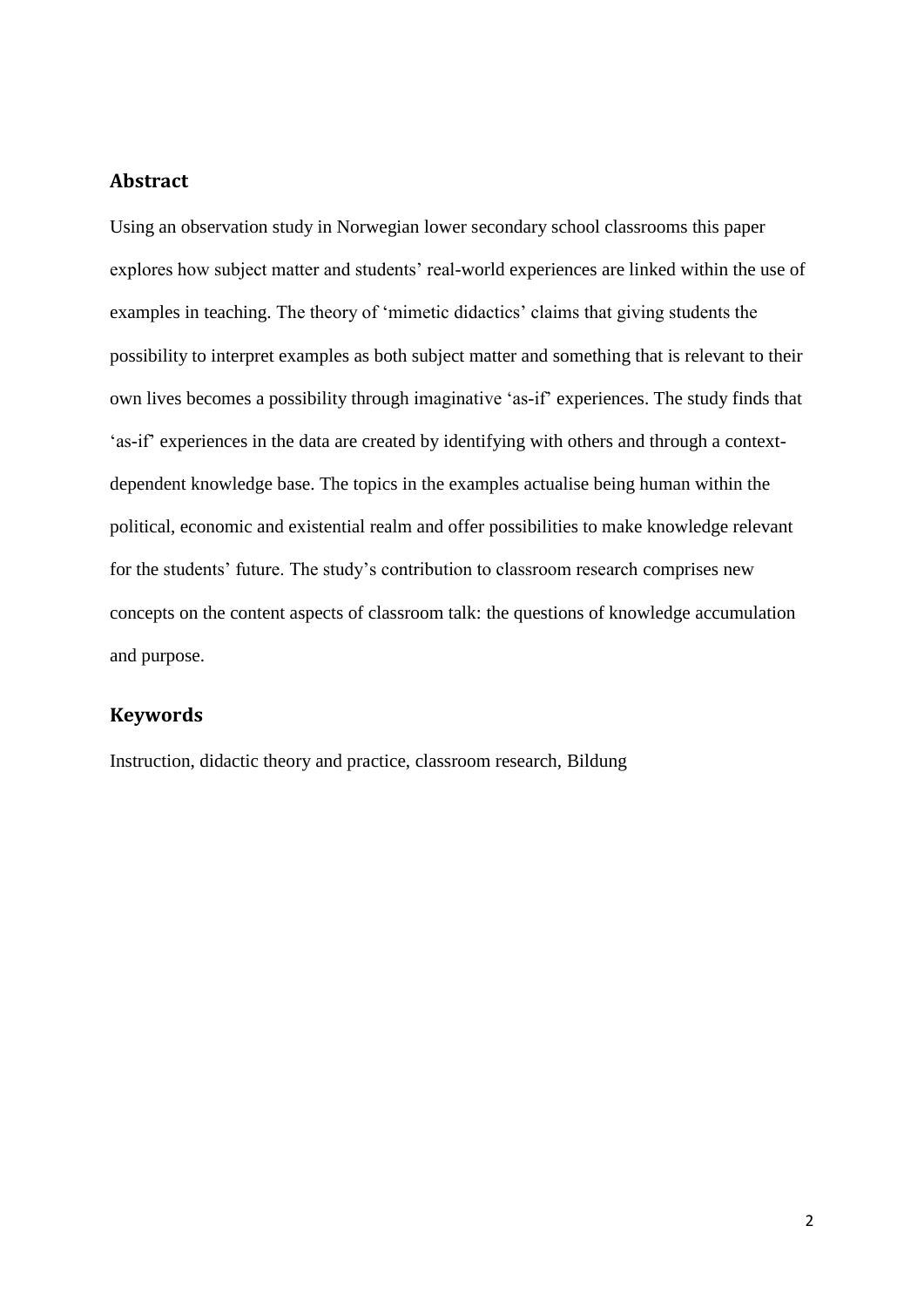# **1. Introduction**

Learning requires that new knowledge is built on what students already know: their prior understandings of subject matter, as well as their prior real-world experiences (Comenius & Keatinge, 2005; Dewey, 2008; Herbart & Stern, 2002; Klafki, 2001a; Pestalozzi, 1977). The purpose of this paper is to explore the question of students' prior understandings from the perspective of 'mimetic didactics'. Classroom research focuses on teaching being the result of teachers' and students' joint enquiry (Bruner, 1996; Cazden, 1988). The importance of instruction being dialogic, an idea dating back to Socrates, has been revived in modern times through the theories of Freire, Bakhtin and Vygotsky, and reappeared as empirical classroom research around the turn of the millennium as 'dialogic teaching' (Alexander, 2000, 2001; Lefstein & Snell, 2014; Linden & Renshaw, 2004; Littleton & Howe, 2010; Mercer & Littleton, 2007). Dialogic teaching is characterised by classroom talk being collective, reciprocal, supportive, cumulative and purposeful, seeking the 'perfect marriage of pedagogical form and content' (Alexander, 2001). However, the formal aspects of classroom talk seem to dominate the theories of dialogic teaching, and these aspects are further studied as questioning (Chin & Osborne, 2010; Harris, Philips, & Penuel, 2012; Heffernan, 1986) and feedback (Noor, Aman, Mustaffa, & Seong, 2010). According to Alexander (2001), the content aspects of dialogic teaching, teaching being knowledge-accumulative and purposeful, are the most challenging tasks facing dialogic teaching.

The research of Martin et al. investigates the content aspect of classroom talk as knowledge accumulation (Martin, 2012; McNaught, Maton, Martin, & Matruglio, 2013). They find that subject-matter terms are rephrased into common-sense terms to explain them to students, but rarely are the terms explained in relation to a wider perspective on disciplinary knowledge. This is a challenge for knowledge accumulation: it is difficult to link common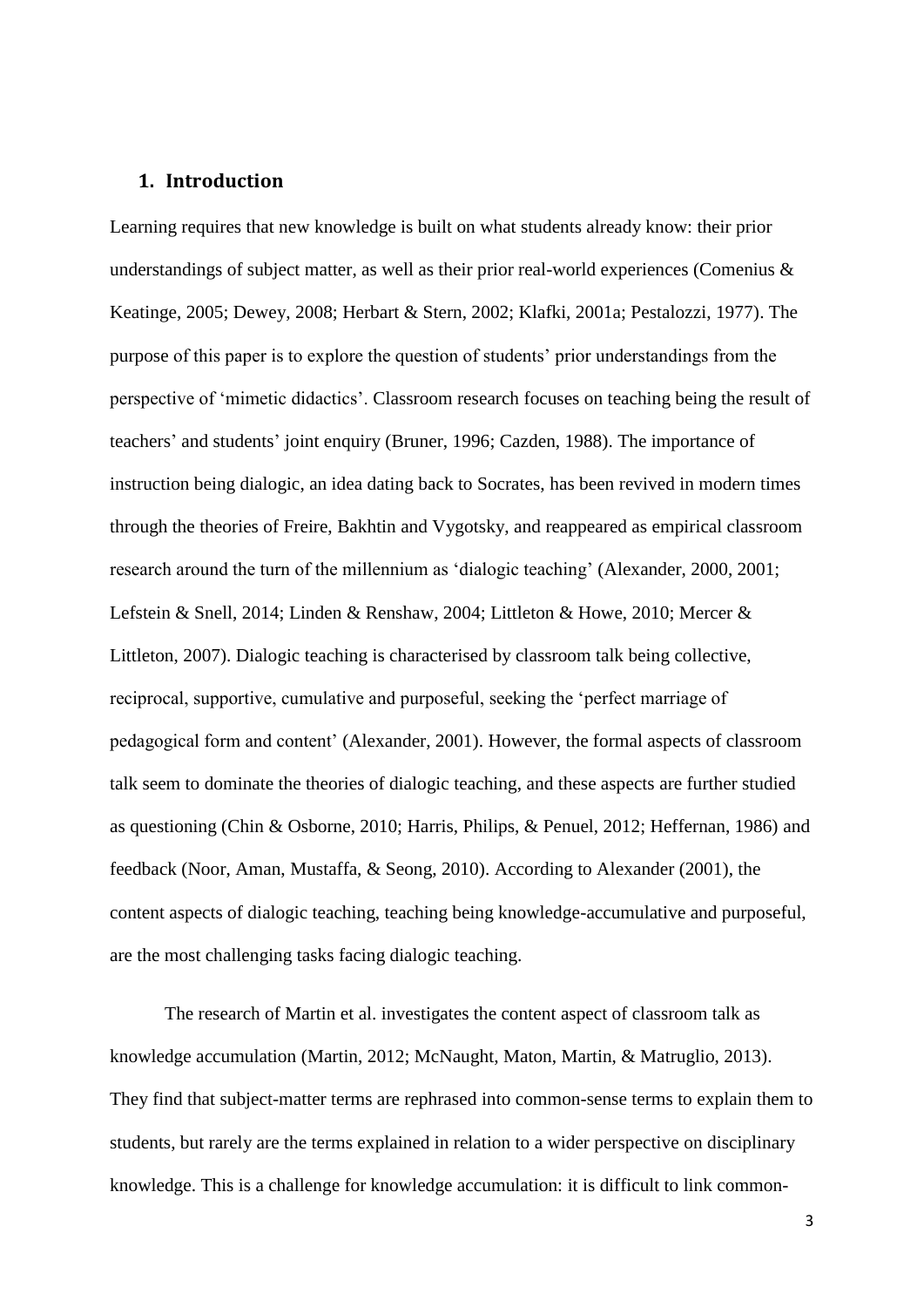sense words to increased levels of knowledge (semantic waves) (Martin, 2012; McNaught et al., 2013). Martin et al. focus on the learning of the disciplines, as is also the case in other classroom research (Green & Smith, 1983; Loflin, Guyette, Barron, & Marlin, 1972; Todd, 1998). Moreover, in classroom research there is an abundance of studies linking talk to individual learning (Lardner, 1989; Mills, 2009; Staab, 1991), as well as studies of interest and learning (Hoffman, Krapp, Renninger, & Baumert, 1998; Krapp, 2002).

This paper will discuss contributions the field of 'mimetic didactics' makes to dealing with the challenges of purpose and knowledge accumulation with respect to the content aspect of classroom research. 'Mimetic didactics', developed from a *Bildung*-centred general didactic perspective, offers concepts on how students' preconceptions can be activated in teaching by imaginative interpretation of examples (Willbergh, 2008, 2010, 2011, 2015a). Example use in teaching is mainly explored through studies of 'exemplary teaching' in *Allgemeine Didaktik* theory (Klafki, 2000a; van Dyk, 2006; Wagenschein, 2000). Exemplary teaching focuses on the teacher perspectives of planning and selecting suitable examples. The mimetic perspective, however, focuses primarily on how the examples are expressed here and now during the teaching, in other words, how they appear spontaneously in the ongoing interpretative work of teacher and students. The theory of mimetic didactics claims that giving students the possibility to interpret the examples as both subject matter and something relevant to their own lives is facilitated through imaginative work (Willbergh, 2011, 2015a). This paper will show how this perspective can offer a supplement to classroom research, as the mimetic perspective points out the importance of working with teaching content to improve classroom teaching, as well as the purpose of school knowledge being to understand self, world and society for the sake of democracy (Klafki, 2000b).

The theoretical background of the concept of 'mimesis' and the theoretical implications of mimetic didactics have been explored in earlier studies (Willbergh, 2008,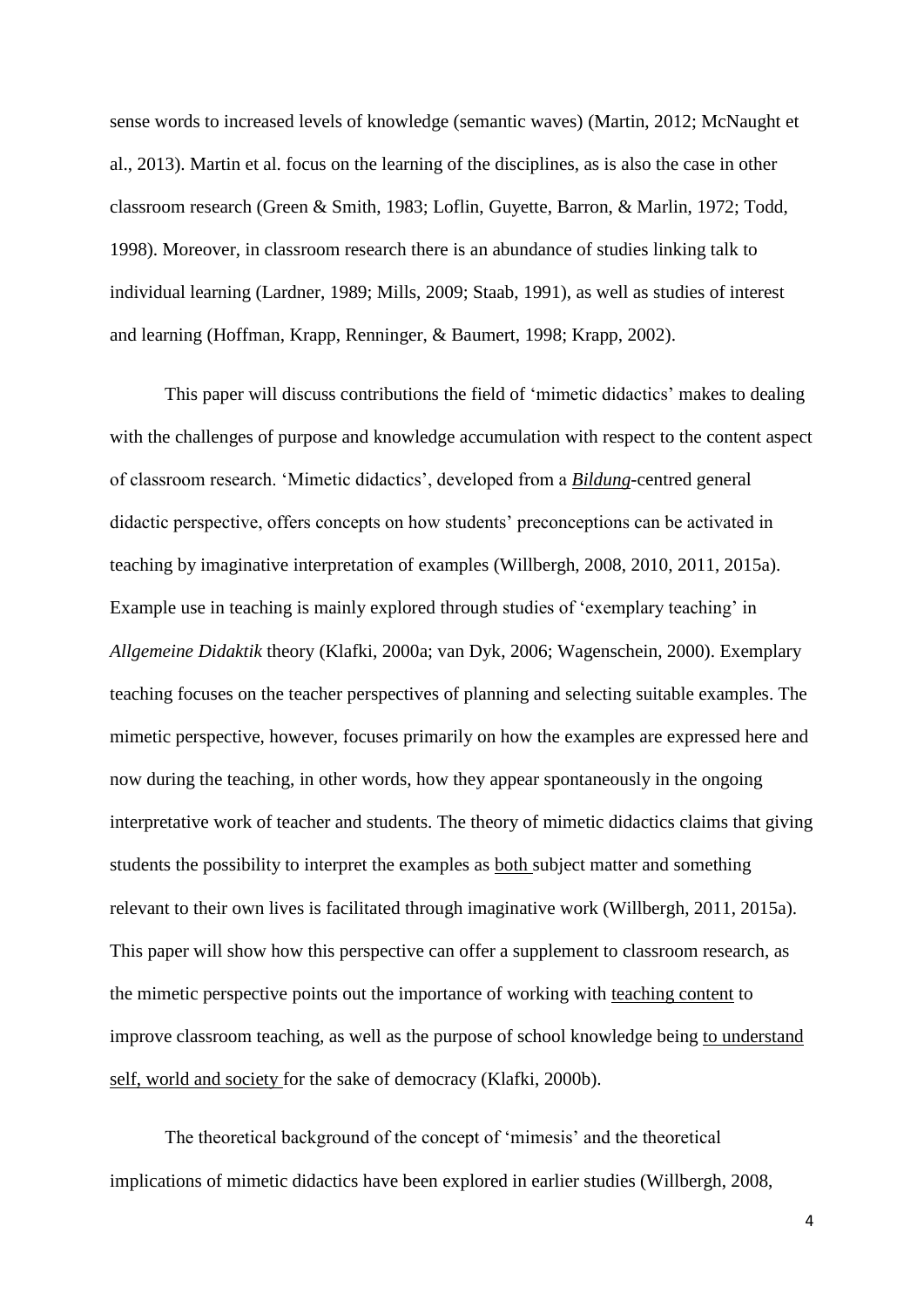2010, 2011, 2015a). The philosophical foundation of 'mimetic didactics' is the Aristotelian tradition where 'mimesis' denotes 'creative imitation' and concerns the imaginative interpretation of aesthetic objects and communication (Aristotle et al., 1995; Ricoeur, 1984). The purpose of this paper is to explore the mimetic aspects of teaching in practice as found in the data material from an observation study in Norwegian lower secondary schools. The research question is: How, from a mimetic didactic perspective, is subject matter and its relevance to matters of the real world linked through examples in classroom practice? Before exploring the question, mimetic didactic theory and the study's methodology will be described.

# **2. Theory: A mimetic perspective on teaching**

#### **2.1 Context: The mimetic in-authenticity of schooling**

The title of this paper has been inspired by Erich Auerbach's classical work *Mimesis: The representation of reality in Western literature* (Auerbach & Said, 2003). The mimetic is inherent in the communication of modern Western institutions of culture and art (Aristotle et al., 1995; Gebauer & Wulf, 1995; Walton, 1990), and school is a modern cultural institution. In Germany and Scandinavia, *Bildung* evolved as an educational concept designed as part of teaching in institutionalised settings (Uljens, 2002; Lundgren, 2015; Hopmann, 2007). The basic idea of an institution is that it is separate from the rest of society. When it comes to schools, their institutionalisation is part of the way their meaning construction works. From the mimetic didactic perspective, the separation from the real world is what makes it possible for students to see the world in new ways. Teaching is in-authentic, or artificial, in order to create possibilities for students to learn something about their real world (Willbergh, 2015a).

From the theoretical point of view chosen in this study, the world is not present in the classroom, it is represented by content and communicated by aesthetic objects, such as speech, textbooks, pictures, media and so on (Herbart & Stern, 2002; Menck, 2000;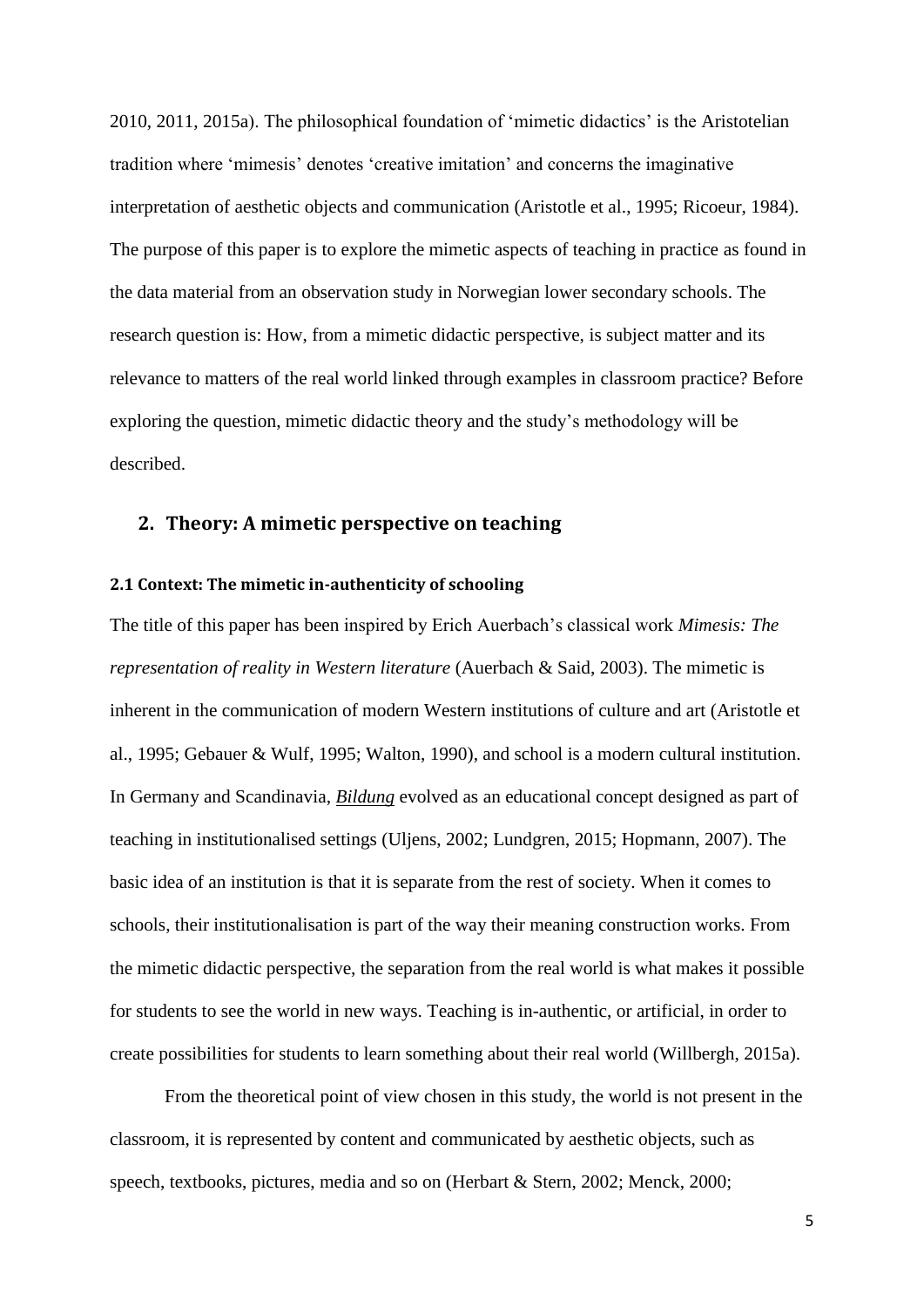Pestalozzi, 1977; Willbergh, 2008, 2011). The representations of content can take many forms, but in the following the focus will be on spoken examples. In the classroom, the spoken example is uttered in a new institutionalised context, outside of its ordinary context: the real world. This re-contextualisation of the example makes it possible for students to experience something new about the real world, something that they would not otherwise have seen (Bollnow, 1992). The purpose of teaching is thus to expand the students' own experiences through interpreting the content 'as if' it is both real-world and school knowledge. From the mimetic didactic perspective the spoken examples can thus change the students' views on *their* real world and give them a new perspective on the world that they can use in the future (Willbergh, 2008, 2010, 2011, 2015a).

#### **2.2. Content: View on knowledge**

For this to happen, the example must be recognisable and represent something the students know, but at the same time represent new knowledge (Willbergh, 2008, 2011, 2015a). This aspect of *Allgemeine Didaktik* is inherent in the view of knowledge it is based on, explained by the double concept of *matter-meaning* (Hopmann, 2007; Midtsundstad & Willbergh, 2010; Deng, 2015). The general content in the curriculum (matter) has no inherent meaning, but is to be interpreted by the teacher and students to become meaningful (meaning). Meaningful knowledge is internalised and thus part of each individual student's life (Reindal, 2013), but instruction cannot ensure this result (Humboldt, 2000). In the perspective of Allgemeine Didaktik instruction is a question of semantics, a question of working with the meaning of curriculum content. The central issue is to bring together the stories of curriculum content and the students' life worlds (Menck, 2010).

In practice, the use of examples is a fruitful way of going about this task because examples are per definition something specific representing a whole, in this case a body of knowledge (Wagenschein, 2000). Using examples from the world of the students, and even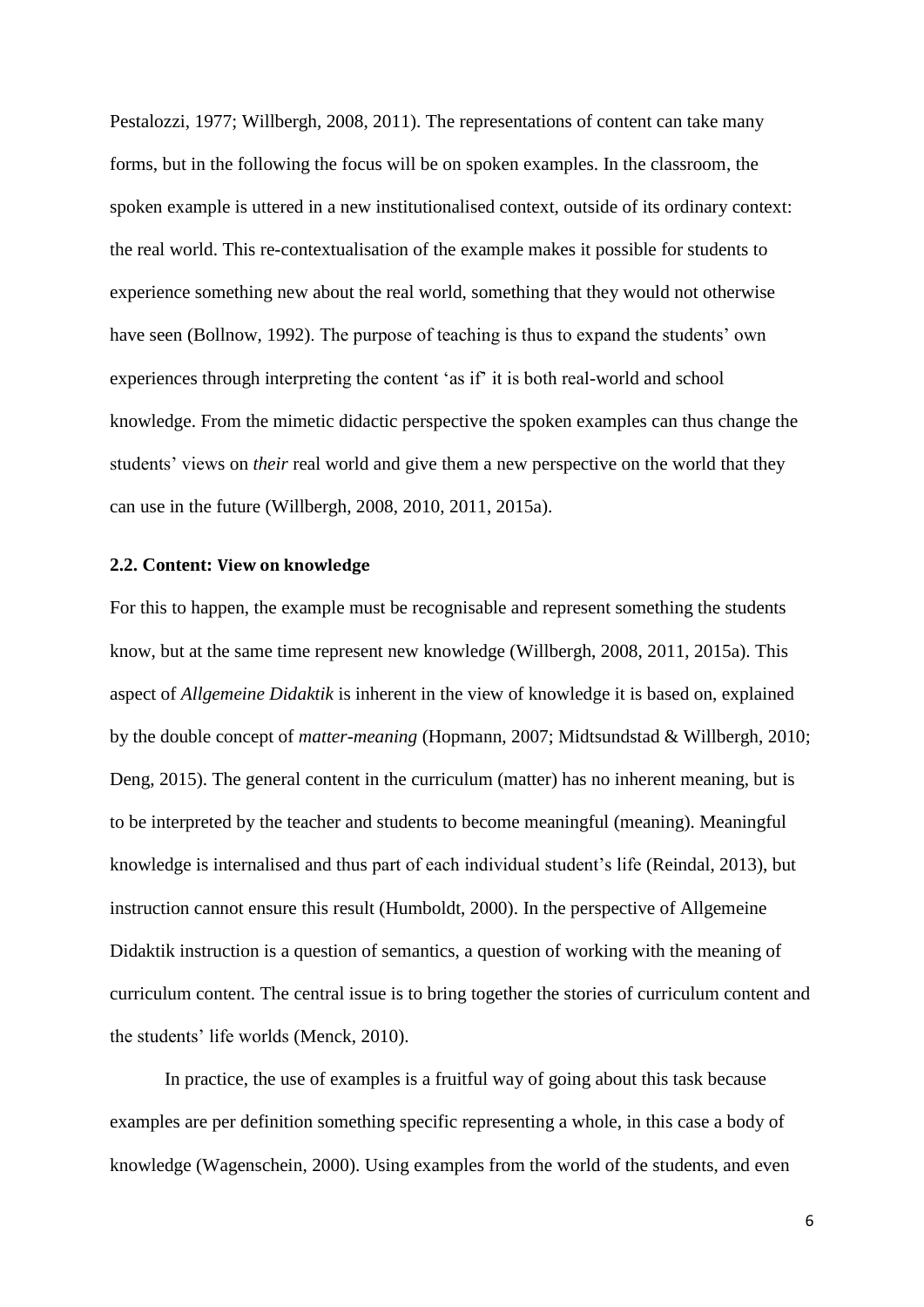better, if the students themselves produce them, creates possibilities for students to experience new knowledge as meaningful (Aasebø, Midtsundstad & Willbergh, 2015). From the mimetic didactic perspective examples can be interpreted both 'as if' they are real to the students (it concerns me!) and 'as if' they are subject matter. This interpretation is an imaginative act because it requires that connections are created between aspects in new ways (Kemp, 2006; Willbergh, 2008, 2011). Mimetic meaning construction is creative interpretation: The examples uttered in plenary talk are always *unique*; they represent *this class*', or teacher's or student's interpretation of content (Willbergh, 2015a).

Hence, working with teaching content is a context-dependent task, from the mimetic didactic perspective. When something is exemplified, the aesthetic object (here: the spoken words) is linked with a general knowledge base. Linking students' lives to subject matter hence demands that the 'topics' of their culture are activated, such as ethics and politics, common sense and the themes that they take for granted spontaneously without reflection (Verene, 1981; Vico, 1997; Willbergh, 2008). A similar idea is found in *Allgemeine Didaktik*, where Klafki suggests that teachers work on the development of the students' autonomy by linking subject matter with contemporary key questions challenging humanity (Klafki, 2000b, 2001b).

Consequently, representing reality in teaching from a mimetic didactic perspective is not a rational act, but rather operates through imagining being human in a culture. This grounds the concept in a basic hermeneutic assumption on how to understand texts in relation to general human knowledge, culture and society (Aristotle, 1999; Gadamer, 2004; Gebauer & Wulf, 1995; Grondin, 1994; Ricoeur, 1984). The mimetic-didactic view of knowledge as interpretable is connected to seeing the task of education as fostering autonomous students through classroom practice relying on professional teacher judgement (Hopmann, 2007). Contrary to this, is the view of knowledge inherent in evidence-based education, where the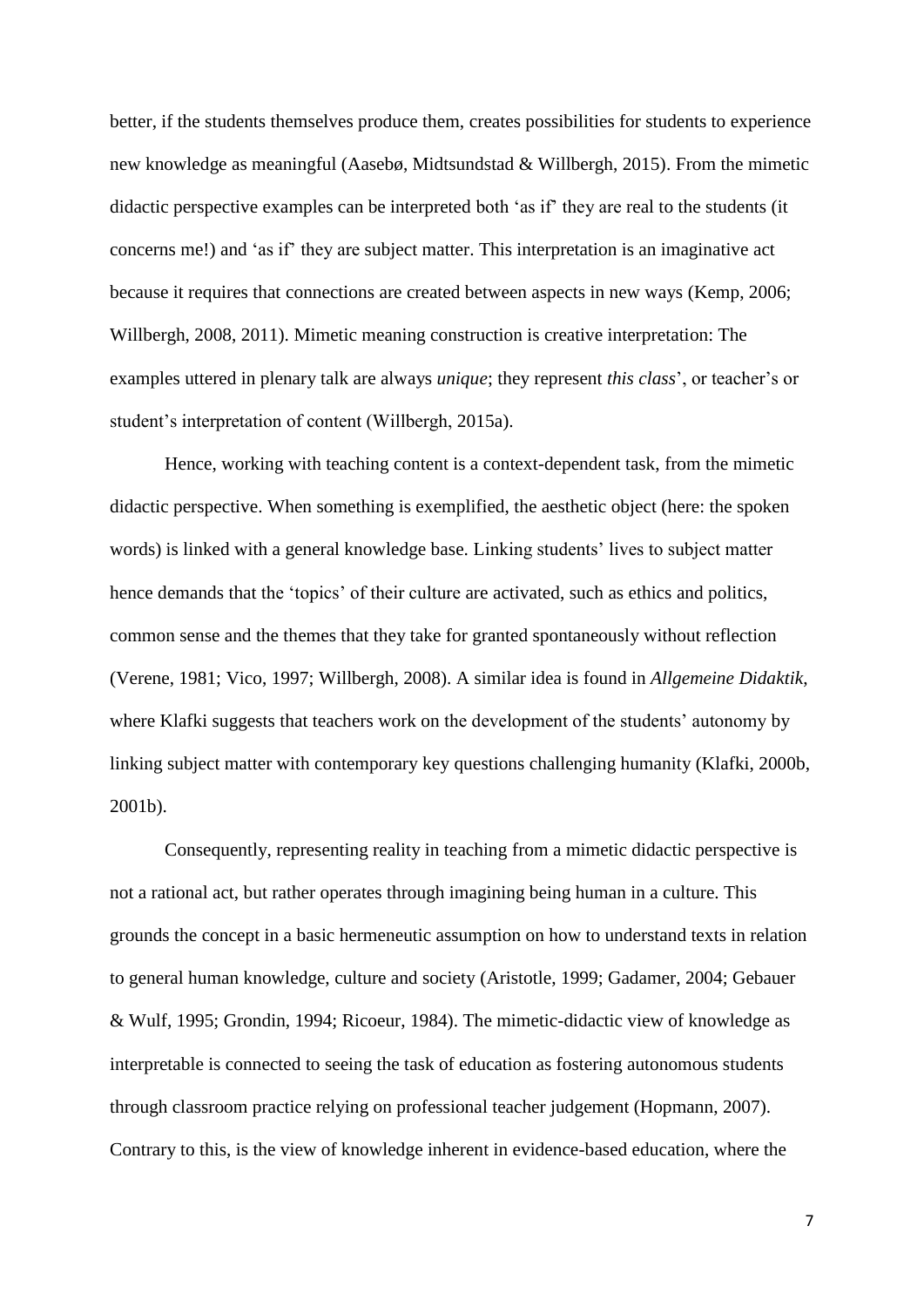desire to 'see' learning laid open to view, to disclose hidden brain processes, results in classroom practices relying more on instruments and tests than on the human discourse of classroom practice (Standish, 2012). In this context mimetic didactics represents a critical alternative to evidence-based education (Willbergh, 2015a).

# **2.3 Mimetic didactics in practice: Creating possibilities for students to have 'as-if' experiences from interpreting examples**

In practice, this creative interpretation of spoken examples is a process explainable as follows (Willbergh, 2008, 2010b, 2011b, in press): instruction is cumulative, and students are expected to build their new knowledge on the memory and experience of what they have previously learned in school (Willbergh, 2011b). The teacher's efforts are thus to be directed at trying to make the students *recall* their prior memories of subject matter (Willbergh, 2011b).

The second aspect of the process is the uttering of examples, establishing the notion that here and now it is 'as if' *this/these* spoken example(s) means/mean 'subject matter'. In the theory of imagination, this designation of the object of imagining, in this case the spoken example, is essentially self-referential (Walton, 1990), making it possible to cater to the subjective aspect of educational content. Imagining something is to experience it 'as if' it is happening to me (Aristotle, et al., 1995). It is, however, not sufficient to make students imagine the example as a representation of subject matter. In order to contribute to students' *Bildung*, the object must at the same time be perceived as relevant to their prior experiences (Herbart & Stern, 2002; Klafki, 2000a). If the students themselves are contributing examples from their own experience, the chances are greater that the object can be perceived as recognisable (Midtsundstad, 2011; Aasebø, Midtsundstad, & Willbergh, 2015). The students can identify with their peers in class, and examples given by people they know, including the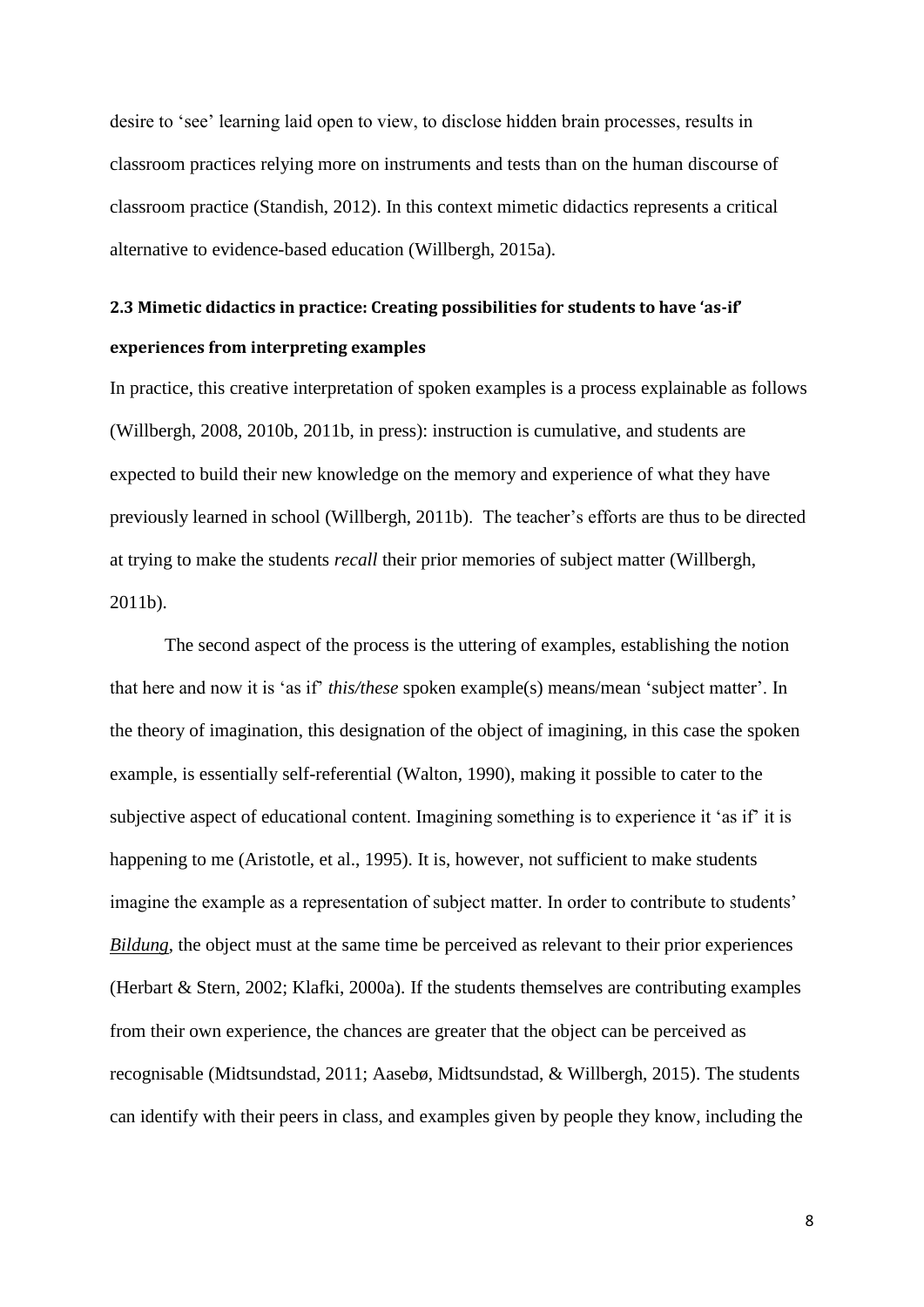teacher, can be drawn from the shared knowledge base and culture of the class, school, local community or larger societal contexts [\(Verene, 1981;](#page-26-0) [Vico, 1997\)](#page-26-1).

Ultimately, if the subject matter is experienced as meaningful to the students, they will have gained a new perspective on the world: Next time they encounter a similar case (example) in their world, they will have the possibility of understanding it or acting on it in new ways (Klafki, 2001a; Willbergh, 2008). From a mimetic perspective, spoken examples represent possibilities for teachers so the examples can therefore be deliberated on by drawing consequences for real and future lives.

#### **3. Methodology**

The study involves qualitative analysis of data from non-participatory observation of classroom talk in plenary teaching sessions at four Norwegian lower secondary schools, collected from 2012 to 2013. The data collection was part of a larger research project entitled Learning Regions (Aasebø, Midtsundstad, & Willbergh, 2015; Langfeldt, 2015). Two of the schools were located in a county with high scores on national tests and the other two were located in a county with low scores on the same tests. After controlling statistically for municipal scores on variables usually decisive for schools' test results (Hassan, 2009), one school from each county that performed worse than expected and one school that performed better than expected were studied.

The teaching of two teachers over a week in each school was subject to nonparticipant observation, all in all eight teachers. Non-participation observation is impossible from an epistemological point of view (Hammersley & Atkinson, 1987), although the formalised character of classroom interaction may reduce the observer effect in this context (Fangen, 2010). All talk in plenary class teaching in theoretical subjects (mathematics, Norwegian, English, German, Religion and Ethics, Social Studies and Science) was written down in field notes. Two researchers observed each teacher. In this study, only subject-matter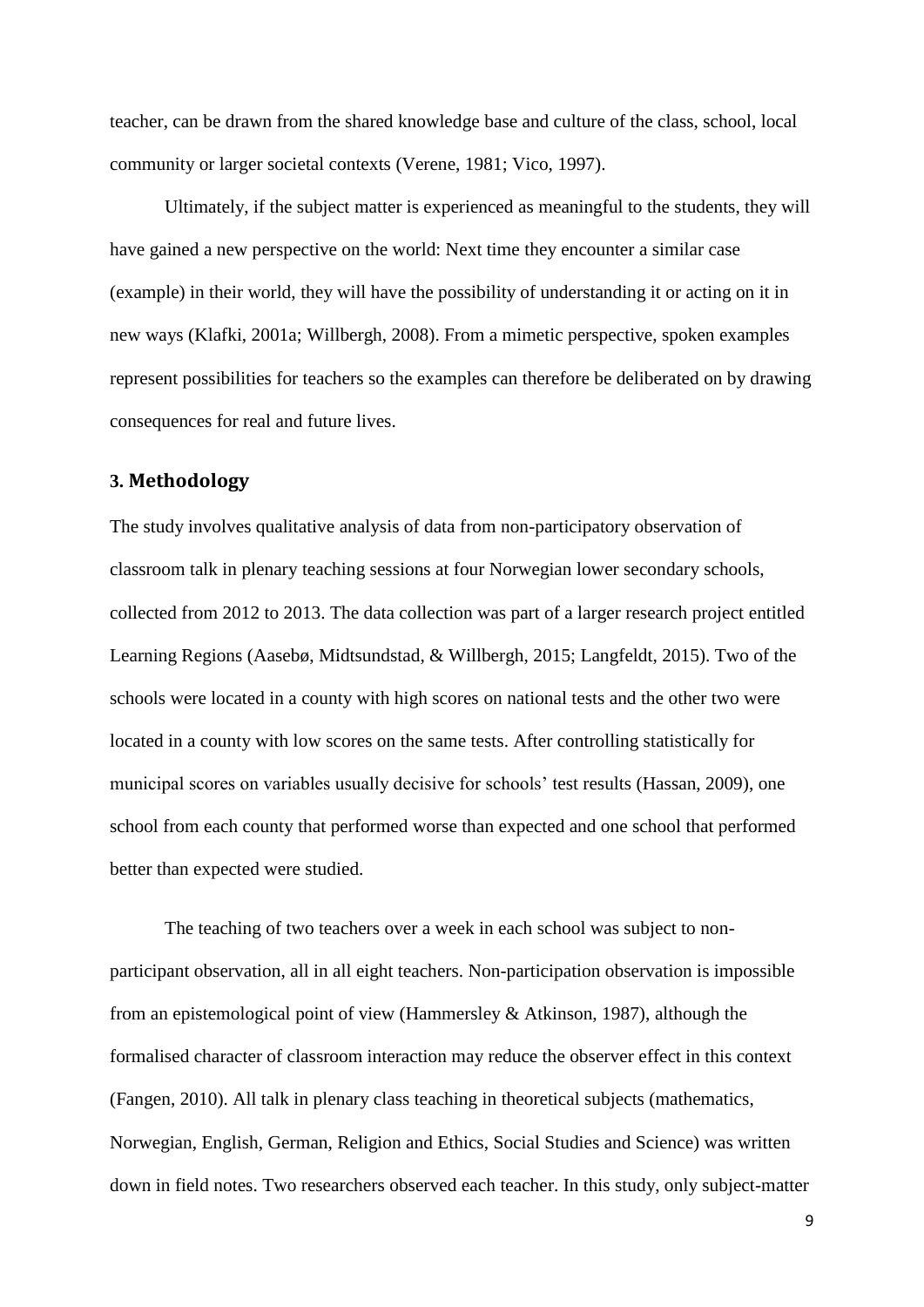talk was studied, not social talk, negotiations and so on. The observation data material analysed in this paper comprises all the lessons, 84 in all (24, 19, 19 and 22 from each school). Each lesson lasted 45 minutes.

The study is a cross-case study and the method of analysis is inductive as it aims to describe what is typical of the use of examples in the data (Guba, 1981). From the 84 lessons, eleven excerpts of talk with a multitude of words referring to subject matter were chosen for more detailed analysis. The eleven excerpts were taken from different lessons across the four cases. From the eleven excerpts, 10 examples were chosen: To qualify as an example, the sequence had to have wording referring to vocabulary of the discipline, as well as wording referring to the real world (Willbergh, 2008). In the ten examples, all class levels and all the above-mentioned subjects, with the exception of mathematics and English, were represented. The ten examples were from three of the four schools because these types of sequence were not found in one of the schools.

The content emerging from the wording of the real world in the ten examples was categorised as follows: Students' real-world experiences, teachers' real-world experiences, and social and cultural issues in the local environment and in the national and international arenas. The three categories were developed abductively from the empirical data (Guba & Lincoln, 1994). These categories represent references to the world outside school, and represent non-subject matter, non-textbook and non-discipline vocabulary. In the analysis process, vocabulary typical to the discipline on subject matter was also highlighted. For the sake of clarity, vocabulary of the discipline is called textbook vocabulary in this paper. After categorisation, three typical traits or groups of examples emerged. During the analysis process it became clear that the three groups of example usage are distinguished from each other by their point of departure, i.e. what wording is used for content to start the example? An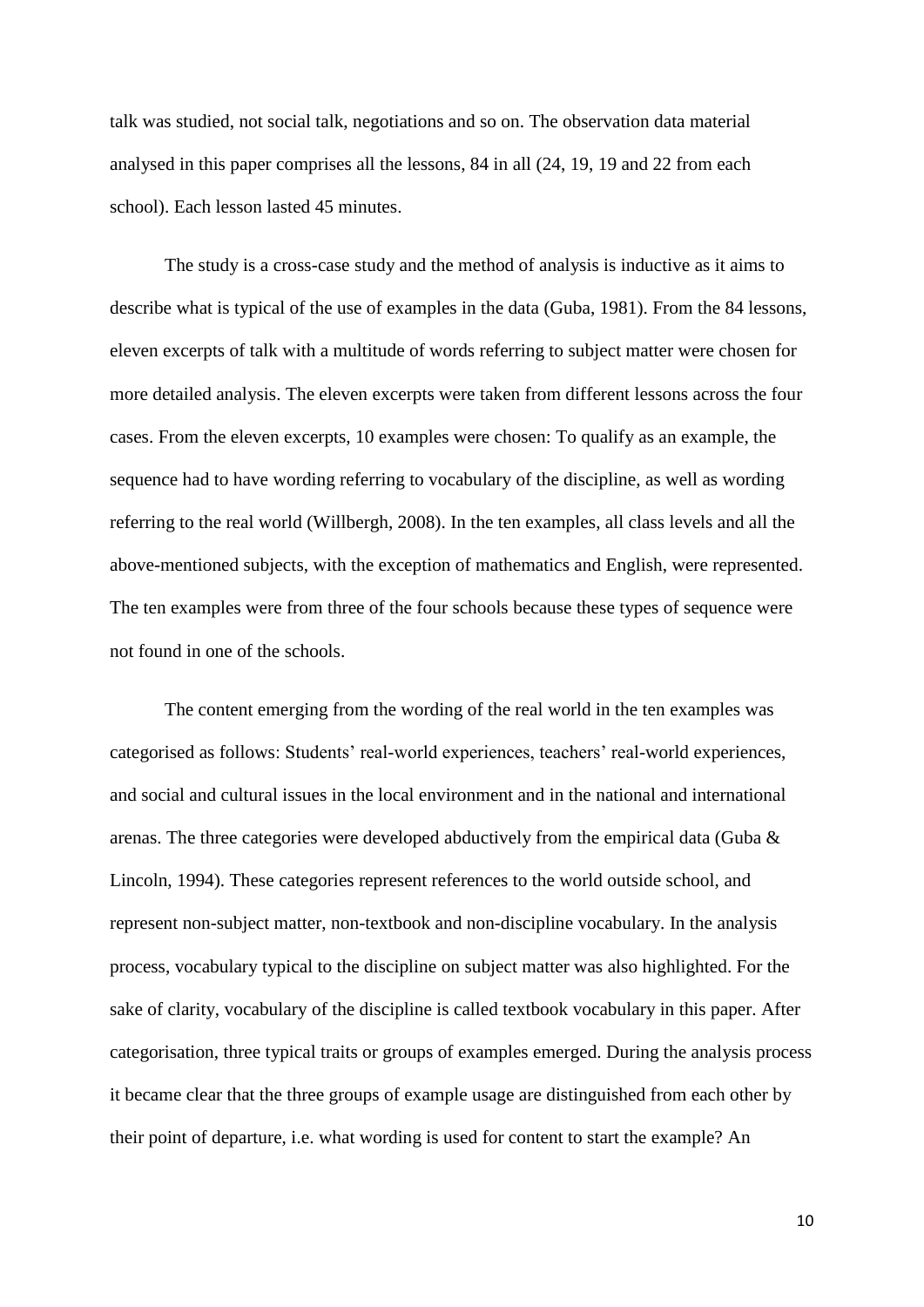example here is a semantic entity, a passage of talk exploring a topic (Levinson, 1983). Hence, the point of departure is how the sequence starts and how the topic is introduced.

The three categories of example usage are first described according to their sequence and exemplified in Section 4. Thereafter, each group is interpreted from a mimetic didactic perspective using concepts from the theory presented in Section 2. The mimetic aspects analysed are: 1) the sequencing of subject matter and real-world vocabulary, as this affects the mimetic interpretation ; 2) how the 'as-if' experiences are created; 3) the common knowledge bases that are used; 4) the aspects of being human actualised by the examples and 5) whether the potential real-life consequences of the knowledge are developed in the conversation.

# **4. Findings: Examples in the data**

#### **4.1 Group A: From recall of textbook vocabulary to students' real-world experiences**

The sequencing of the first group of examples in the data is characterised by the teacherinitiated recall of textbook vocabulary as the point of departure, followed by students' realworld experiences. In a year 10 sciences lesson the teacher's textbook questions on 'epidemics' turn into questioning the students about their experiences of the swine flu vaccine:

> Teacher: Which epidemics have we had? Student: The Black Death Teacher: The Spanish flu pandemic, anyone heard of that? Student: Yes Teacher: Was it bacterial or viral?

Student: Viral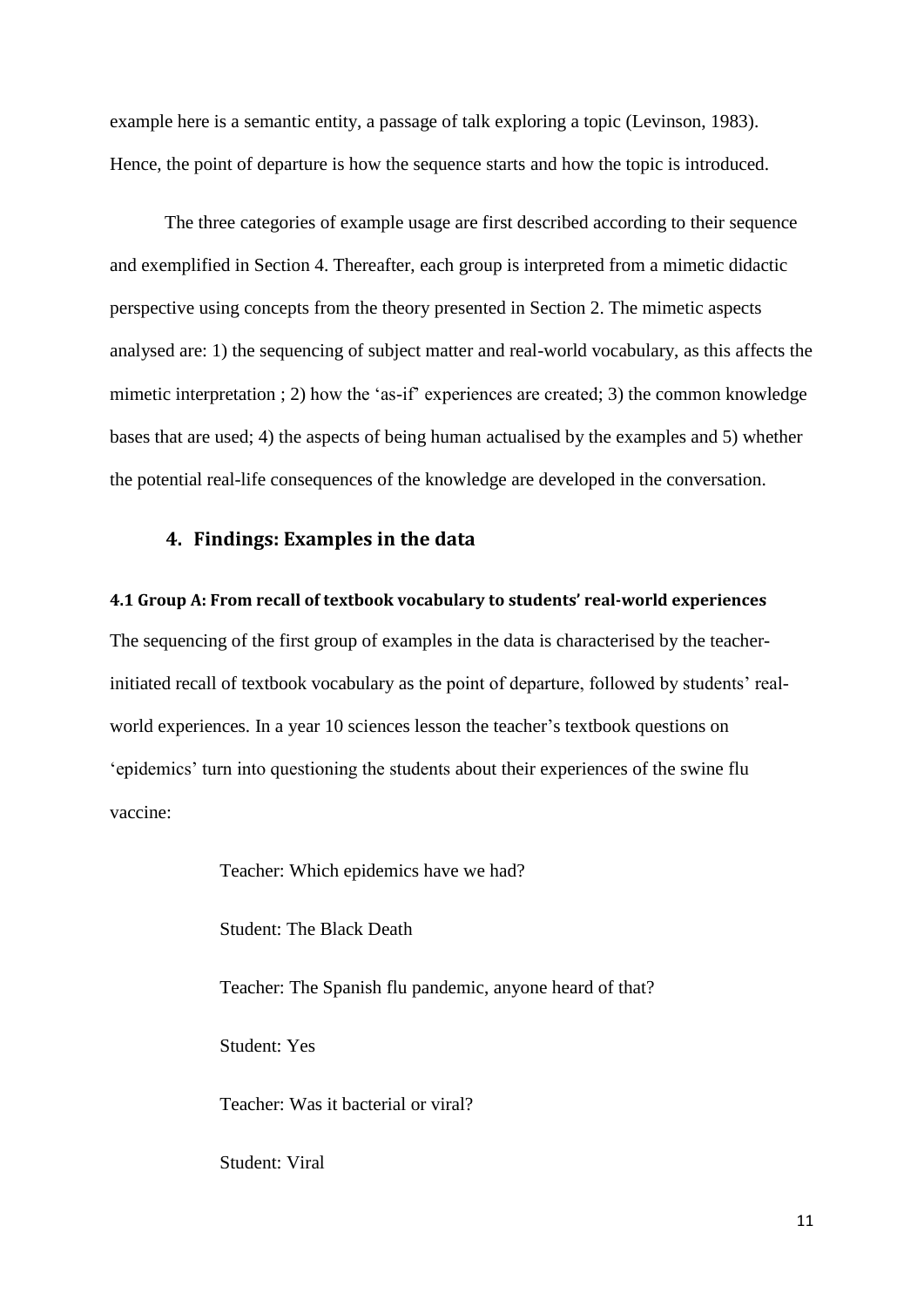Teacher: How many have been vaccinated against swine flu? (hands up). Over half of you. Were there any side effects?

Student: I felt weak

Student: I felt stiff in my arm

Teacher: Who recommended you to be vaccinated?

Student: Doctors

Teacher: Yes, the people responsible for public health. If I'm not wrong. The Norwegian Institute of Public Health. Are there any people suffering from leprosy today?

A characteristic of the student experience-related examples in the data is, as shown in the 'epidemics' example, that when the students have expressed their experiences related to the subject matter (and in this case, the teacher has put the example in the social context of national health policies), the teacher moves on to another topic. However, in the example below, the example of 'the court' is elaborated on a bit further by the teacher in a year 9 social-studies lesson:

> Teacher: Yes, power is shared between three institutions: the government, the parliament and the courts. That's called the principle of the division of power. What did you experience when you got back from the school trip yesterday, Bob?

Student: My bike

Teacher: Yes, your bike was stolen. Do you think you'll get it back? Student: No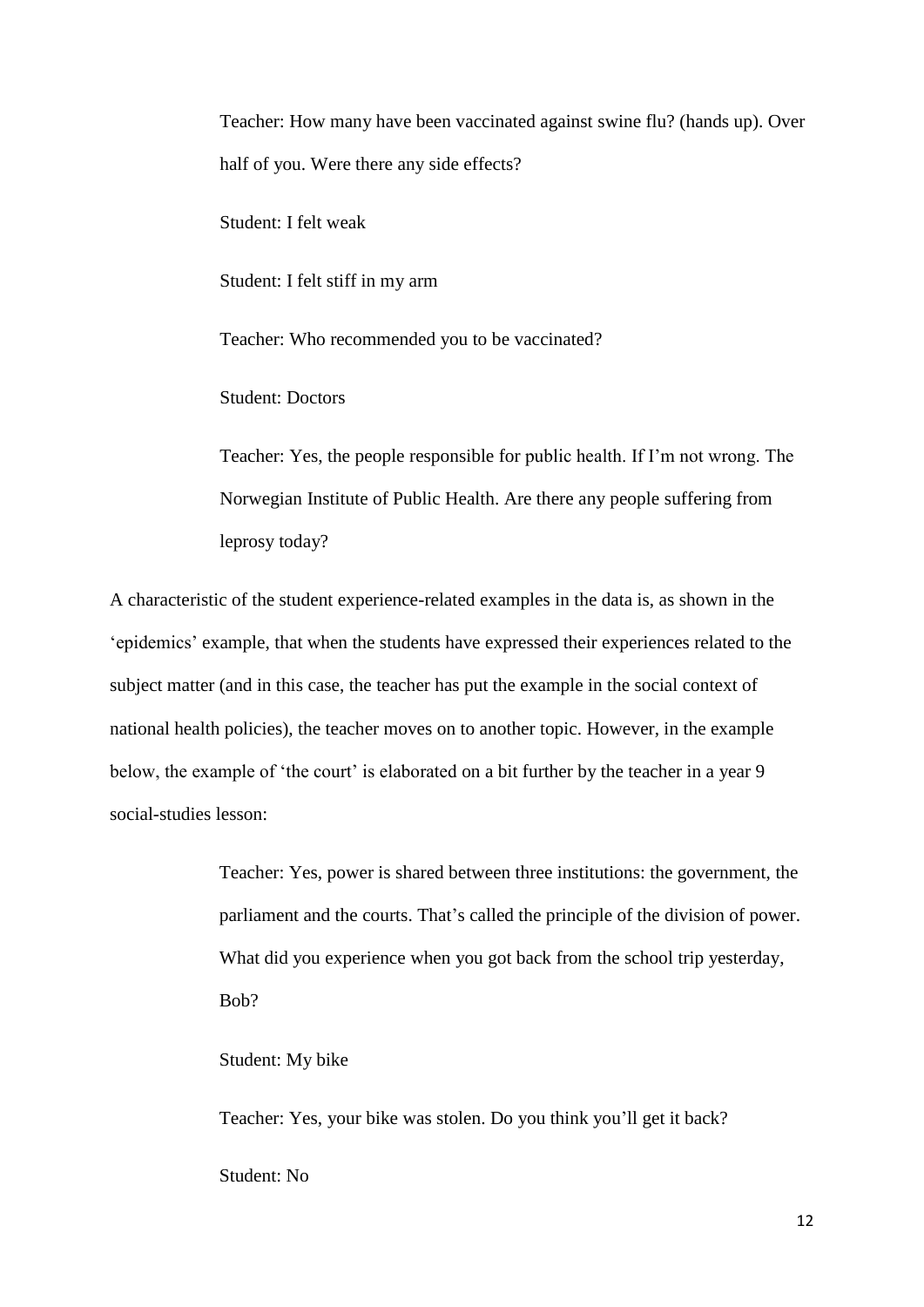Teacher: No, that's rare. What can you do?

Student: Report it to the police

Teacher: If you go to the police and report it, what are they obliged to do?

Student: They have to research it

Teacher: They must research or investigate it, yes. If they don't solve the case, what happens to these cases?

Student: They dismiss the case

Teacher: Yes, it ends with dismissal due to lack of evidence, they usually say. Or they can have a trial, in bigger cases. Or if someone robbed you, and you report it, and you say that you think that this particular person did it. Can they just put him in prison?

Student: He has to go to court

Teacher: They have to pro…

Student: Prosecute

Teacher: They have to prosecute

The example of 'the court' is developed by the teacher by her asking for the students' thoughts on what would have happened if the boy who had his bike stolen had reported it, or what would have happened if he had been robbed and accused a particular person of the robbery. The sequence ends with the use and recall of textbook vocabulary ('prosecute') rather than moving on to another topic, as in the 'epidemics' example ('leprosy').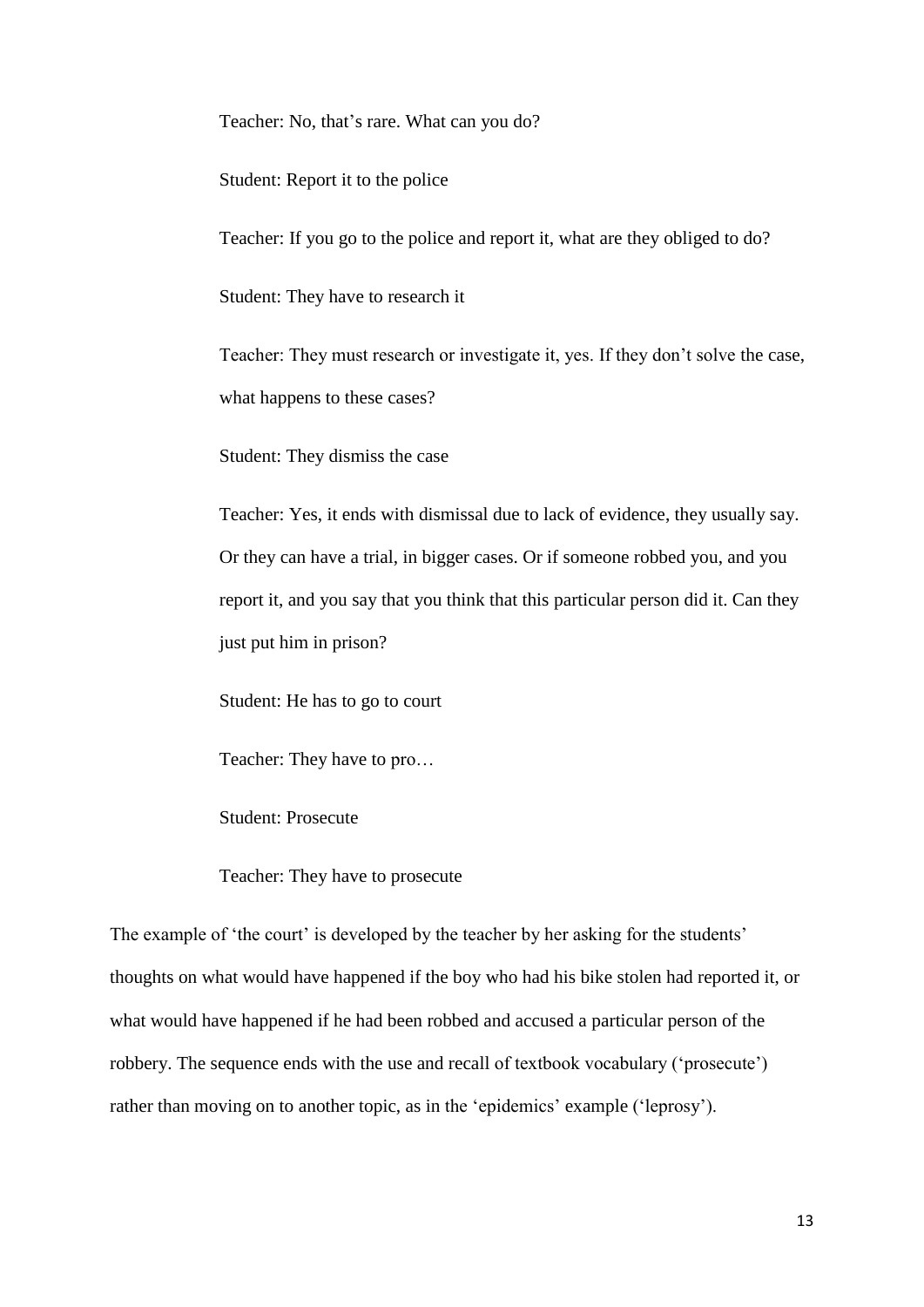#### **4.2 Group A: Mimetic didactic aspects**

The interpretative act linking subject matter and real-world experiences in group A consists of imagining 'epidemics' as if they mean 'feeling bad due to the swine-flu vaccine', and 'the court' as if it is 'my bike could be stolen'.

The 'as-if' imaginative experience in this group of examples is created by the students identifying with the experiences of their peers: They have the possibility to experience viral epidemics 'as if' it feels like feeling weak and stiff in the arm, or to experience the court 'as if' their bike was stolen.

The common sense knowledge base that they make use of is different in the two examples. In 'epidemics', the context is a national or global health policy issue, whereas in 'the court', the local community is the reference, as evidently someone among them is stealing things. However, in both cases the examples are rooted in individuals who are present in the classroom and the experiences are their own, they are unique. In this way the wider social and cultural context is made relevant in their lives. The examples also actualise being human: In 'epidemics', the fragile, susceptible human body becomes a topic of existential potential. In 'the court', ethics and justice among the people are made relevant.

The two examples develop in different ways, however. The 'epidemics' example ends abruptly, whereas 'the court' is developed by the teacher inviting the students to imagine further by asking what would have happened if the boy had reported the bike stolen and if one of them had been robbed and accused a particular person of the crime. From the mimetic didactic perspective, these are valuable questions to ask because it can make the students aware of the relevance of school knowledge, in this case 'the court', for their future lives. Hence, in the example of 'the court', the potential consequences of school knowledge for the students' future lives are explored.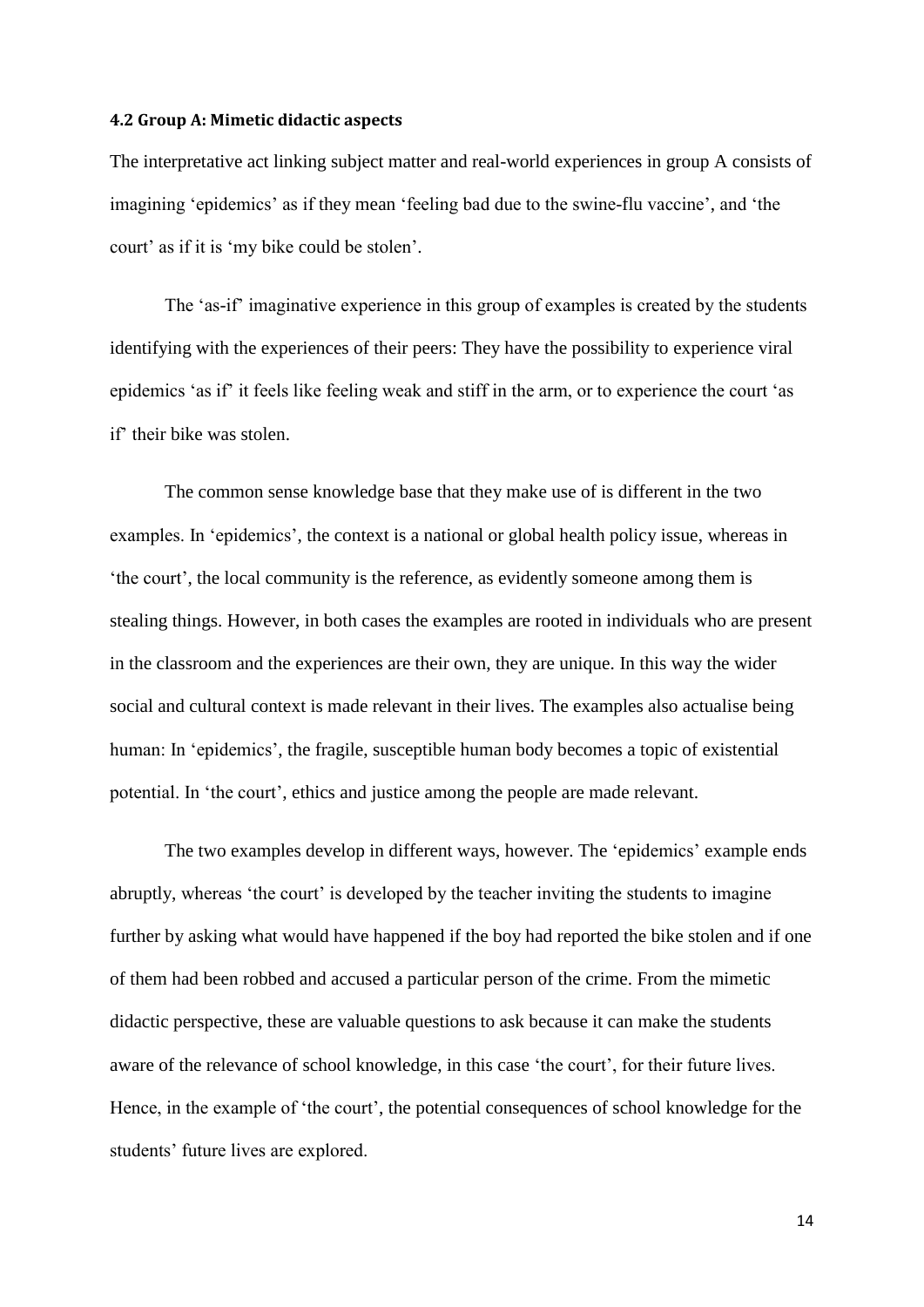### **4.3 Group B: From recall of textbook vocabulary to teacher's real-world experiences**

The second group of examples in the data is characterised by the teacher-initiated recall of textbook vocabulary as the point of departure, followed by the teacher's real-world experiences. Teachers use stories about themselves, and what they have experienced, to illustrate textbook vocabulary. In this year 10 science class, the teacher displays the relevance of the textbook vocabulary ' susceptible to an illness' in the following manner:

Teacher: What does it mean to be susceptible to an illness?

Student: That it lies in the genes, it's hereditary

Teacher: So then there is benefit in knowing what your forefathers have died of. The men on my side of the family, for example, die young. So my odds are not good.

Student: What have they died from?

Teacher: Cancer

Student: Have you been tested?

Student: You can eat healthily

Teacher: You can be susceptible to cancer. But I'm okay. That's right, I can live in a healthy way. What lifestyle related illnesses are there?

The example 'susceptible to an illness' is developed by the immediate health advice given by the students which results in the teacher calming them by saying that he is "okay". The teacher then turns to another topic ('lifestyle related illnesses'), which also is relevant for the topic in the previous dialogue.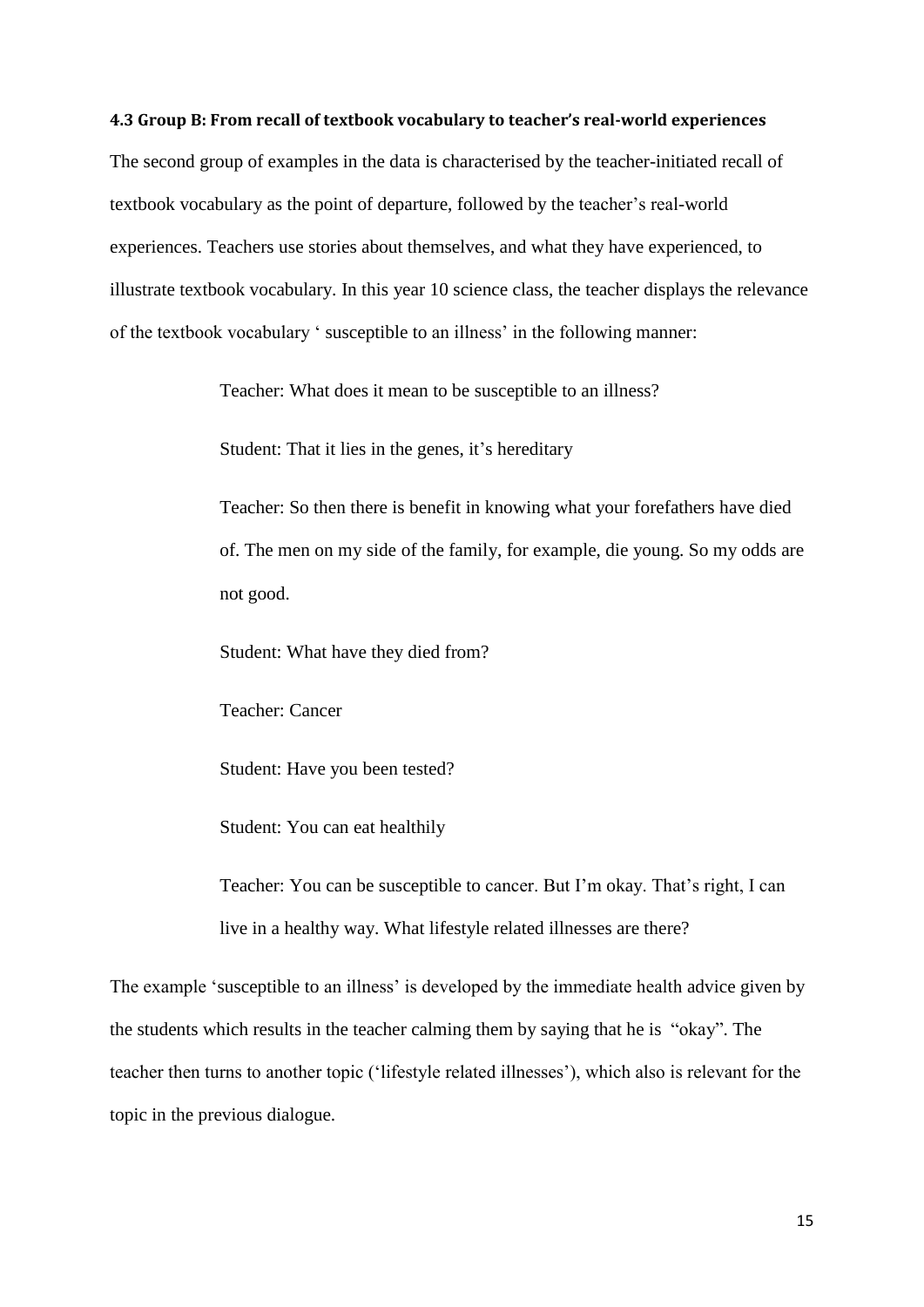When teachers use their own experiences, they are acting as storytellers, as with the teacher below, who exemplifies the textbook vocabulary 'a total eclipse of the sun' by telling a story about his father:

> Teacher: You'll never experience a total eclipse of the sun. It's very rare. My father was in the woods during the eclipse in 1954. The flowers closed. The birds stopped singing. My father went home because a colleague said he was going blind. Do you want me to tell you more about this or do you want to work?

Student: Tell us some more

The example 'a total eclipse of the sun' is not a first-hand experience for the teacher, but a story he has heard in a private context. The example ends with the students wanting to hear more.

#### **4.4 Group B: Mimetic didactic aspects**

The interpretative act linking subject matter and real-world experiences in group B consists of imagining being 'susceptible to an illness' as 'my teacher may have cancer and die young', and 'a total eclipse of the sun' as 'experiencing extraordinary things in the 'woods'.

The 'as-if' imaginative experience in this group of examples is created in two ways: In 'susceptible to an illness', the 'as-if' experience comes from the students identifying or feeling empathetic with their teacher. This is shown by their immediately uttered health advice. In 'a total eclipse of the sun' the 'as-if' experience is created by the students listening to a story. The story has a classical narrative structure and appeals to the imagination in a way that is similar to fiction: it invites the students to imagine being in the woods having an extraordinary experience and identifying with the teacher's father, the story's protagonist, and not their teacher, who is outside the fiction as a storyteller.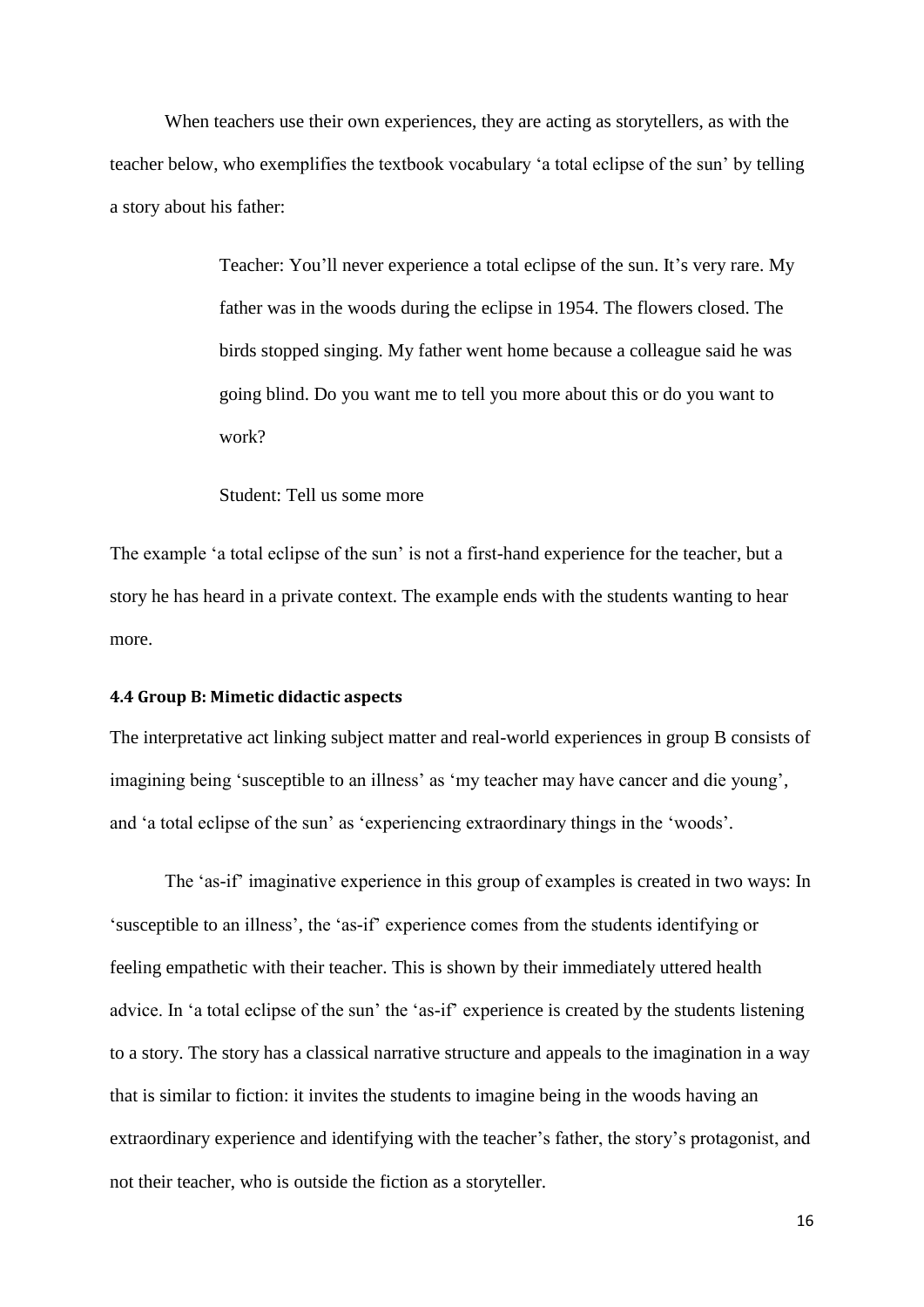As for the knowledge bases used in the examples, 'susceptible to an illness' provokes knowledge about health policies and the fragility of the human body, similar to 'epidemics' in group A, whereas 'a total eclipse of the sun' calls upon knowledge of nature and being a human witness subjected to the forces of nature. 'A total eclipse of the sun' also activates knowledge about the local forest, or the Norwegian forest, due to the fact that this is a story about a Norwegian man.

The two examples end in different ways. In 'susceptible to an illness' the teacher draws the sequence to an end by calming the students when he says that he is okay, and in 'a total eclipse of the sun', the students want to hear more, but the story is finished and the teacher moves on to talk about something else. The fact that the students want to hear more is, however, interesting from a mimetic didactic perspective because it may be understood as signifying the joy of imagining.

#### **4.5 Group C: From explicit societal context to students' real-world experiences**

The last group of examples is characterised by an explicit societal or geographical context serving as the point of departure followed by the students' experiences or opinions and textbook vocabulary. This example from a year 9 religion and ethics lesson on the topic of 'gender equality' illustrates references to students' opinions on societal issues in a national context:

Teacher: Are there equal rights in Norway?

Students: Yes

Students: No

Student: Women and men can work wherever they want

Student: Everybody has the right to vote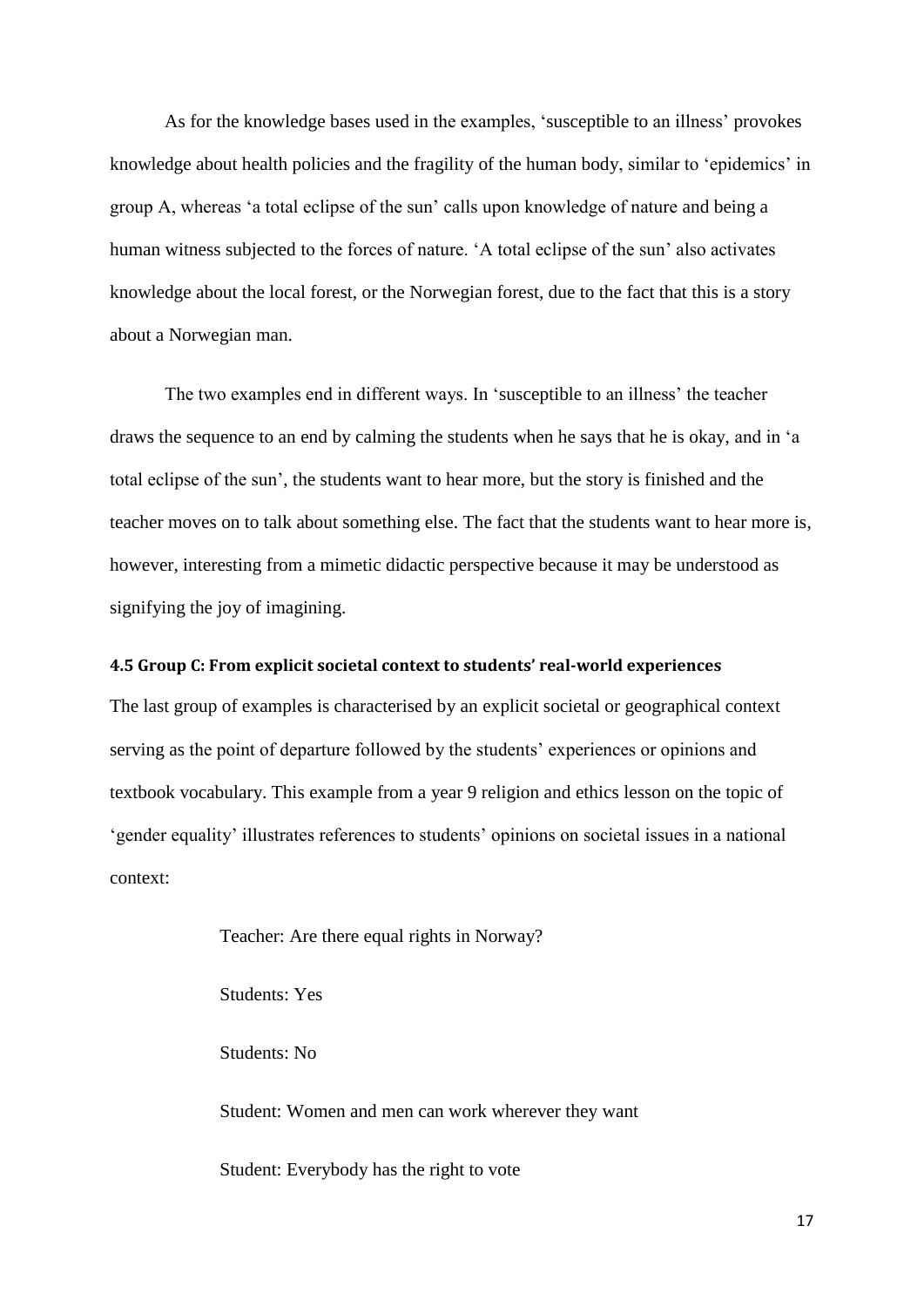#### Student: Men earn more, for example football players

The example 'gender equality' starts off with equal rights in a national context and is followed by the students' opinions ('yes', 'no', 'work wherever they want'), textbook vocabulary ('right to vote' represented an important subject matter topic as women's right to vote in Norway had its centenary anniversary in 2013, the year the data material was collected) and ends with the students' experience of male football players earning more than female ones.

The following example illustrates a case where the social studies topic 'private business' is elaborated on in a year 9 class by the teacher, and the point of departure is the local environment:

> Teacher: In 'the name of the village the school is located in' we don't have too many shops or hairdressers and not that many buses

Student: It's a small village

Student: We have three shops

Student: Yes in 'name of nearby village' but not here

Teacher: Can we buy clothes here? If you young girls want to shop for clothes for young girls

Student: Then it would perhaps have gone bankrupt

Teacher: Why? If all of you wanted it?

Student: The prices would have been high due to transport

Teacher: Ok, yes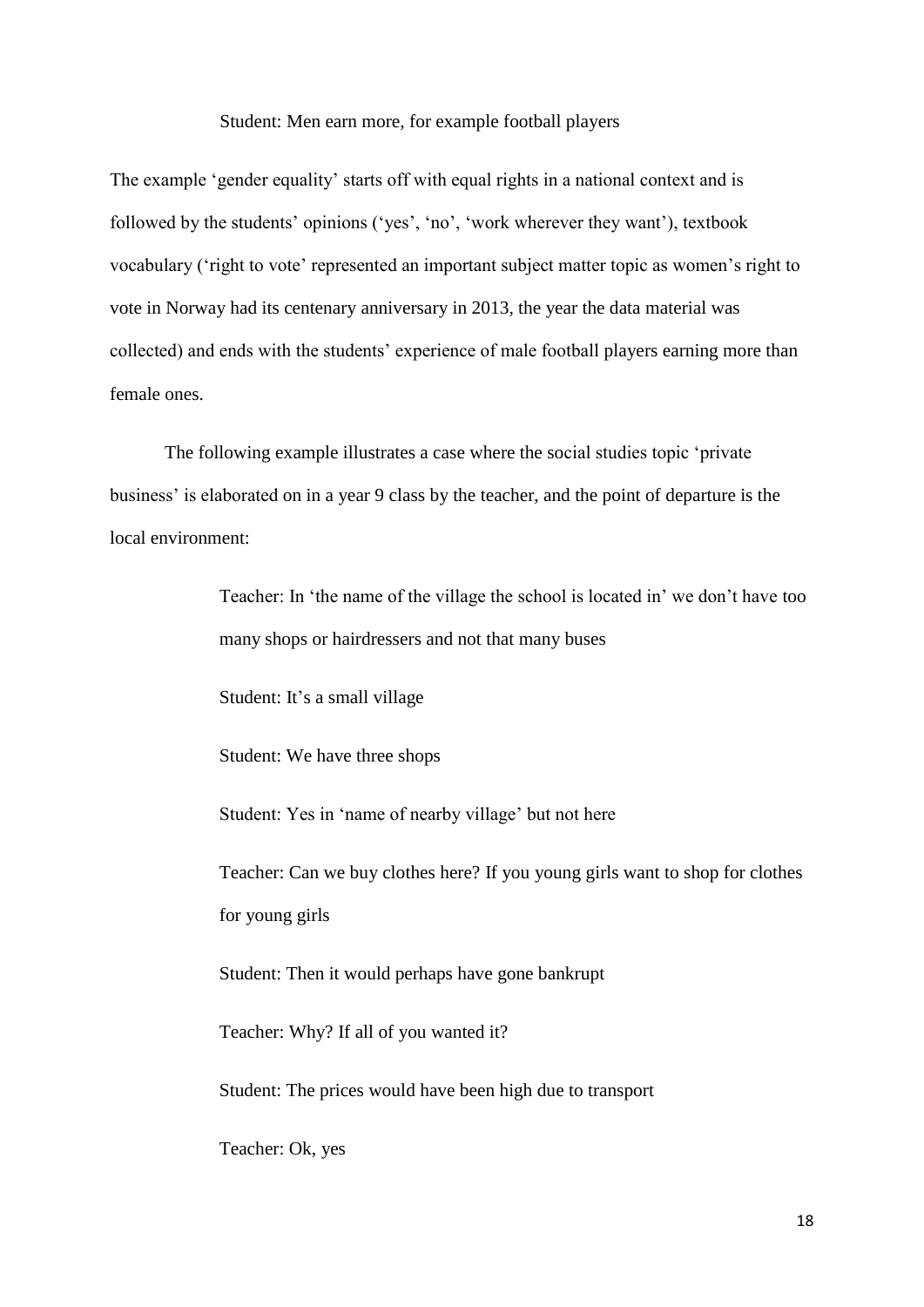Student: We can't buy things all the time

Teacher: Yes, that's why we find more shops where there are many people. You have to have a lot of people who can buy and pay. Private business is located in areas with a high population.

The example 'private business' develops from the naming of the local village to students' experiences (the number of shops in their village and the nearby village), to the teacher asking for the students' thoughts on the possibility of having a clothing shop for young girls, and ends with the explanation of the textbook vocabulary 'private business', related to the local context.

#### **4.6 Group C: Mimetic didactic aspects**

The interpretative act linking subject matter and real-world experiences in group C consists of imagining 'gender equality' as 'being able to work wherever you want' and 'the earnings of football players' and imaging 'private business' as the 'number of shops in the village' and 'potential clothing shop for girls'.

The 'as-if' imaginative experiences in this group of examples are created by calling immediately on the students' common knowledge base (their knowledge of 'Norway' and 'their local community'). Hence, the opinions and experiences are framed into specific contexts from the beginning, which is not the case in the examples in groups A and B. However, this does not mean that the examples are not unique, in 'gender equality' the topic is seen from these unique students' points of view: exemplifying by referring to the salaries of football players is this unique student's interpretation, demanding an 'as-if' imaginative act. In 'private business', the students' unique knowledge of their very small community (even in a Norwegian context this municipality is a small one) is exploited. This group of examples is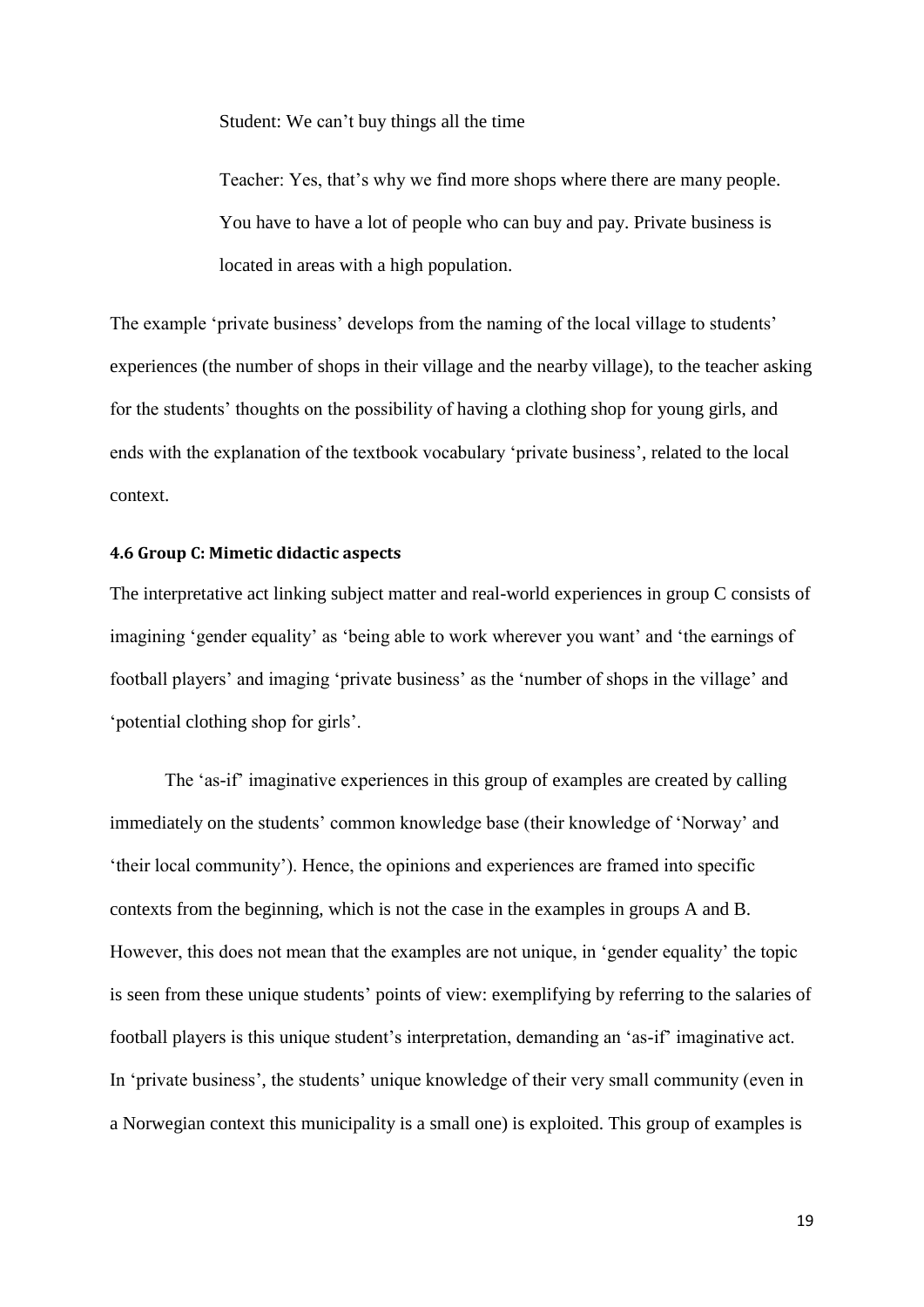set within the political and economic spheres of the human condition and through this lens they highlight being human.

As in the case of group A, in group C one example is stopped abruptly; 'gender equality', and the other is explored imaginatively; 'private business', where the teacher asks the students about the potential clothing shop for young girls and the students start to imagine what could have happened to it. 'We can't buy things all the time', says one of the students, illustrating how the topic concerns these unique girls in this specific community. Finally, the teacher links subject matter vocabulary to the students' imaginings by stating that 'private business' is located in places with a higher population.

## **4.7 Summary of findings**

The link between subject matter and matters of the real world in the examples in the data consists of sequencing from textbook vocabulary to students' or teachers' real-world experiences and from explicit social contexts to students' real-world experiences. The link is established by inviting the students to have different 'as-if' experiences that bring together textbook vocabulary and unique real-world experiences: 'As-if' experiences in the data are created from identification with others (with peers in group A and with a story's protagonist in 'a total eclipse of the sun' in group B), from feeling empathy with others ('susceptible to an illness' in group B) and from a context-dependent knowledge base (group C). The topics of the examples activate common knowledge bases, from the local to the global and actualise being human within the political, economic and existential realm. Furthermore, the study has found that the examples can be developed in the conversation: Some of the examples are developed by the teacher inviting the students to explore them and imagine what they could mean for them in their future lives. From the perspective of *Bildung*, the purpose of teaching is to learn for life, to understand self, world and society for the sake of democracy and so teachers should link subject matter to key questions challenging humanity (Klafki, 200b).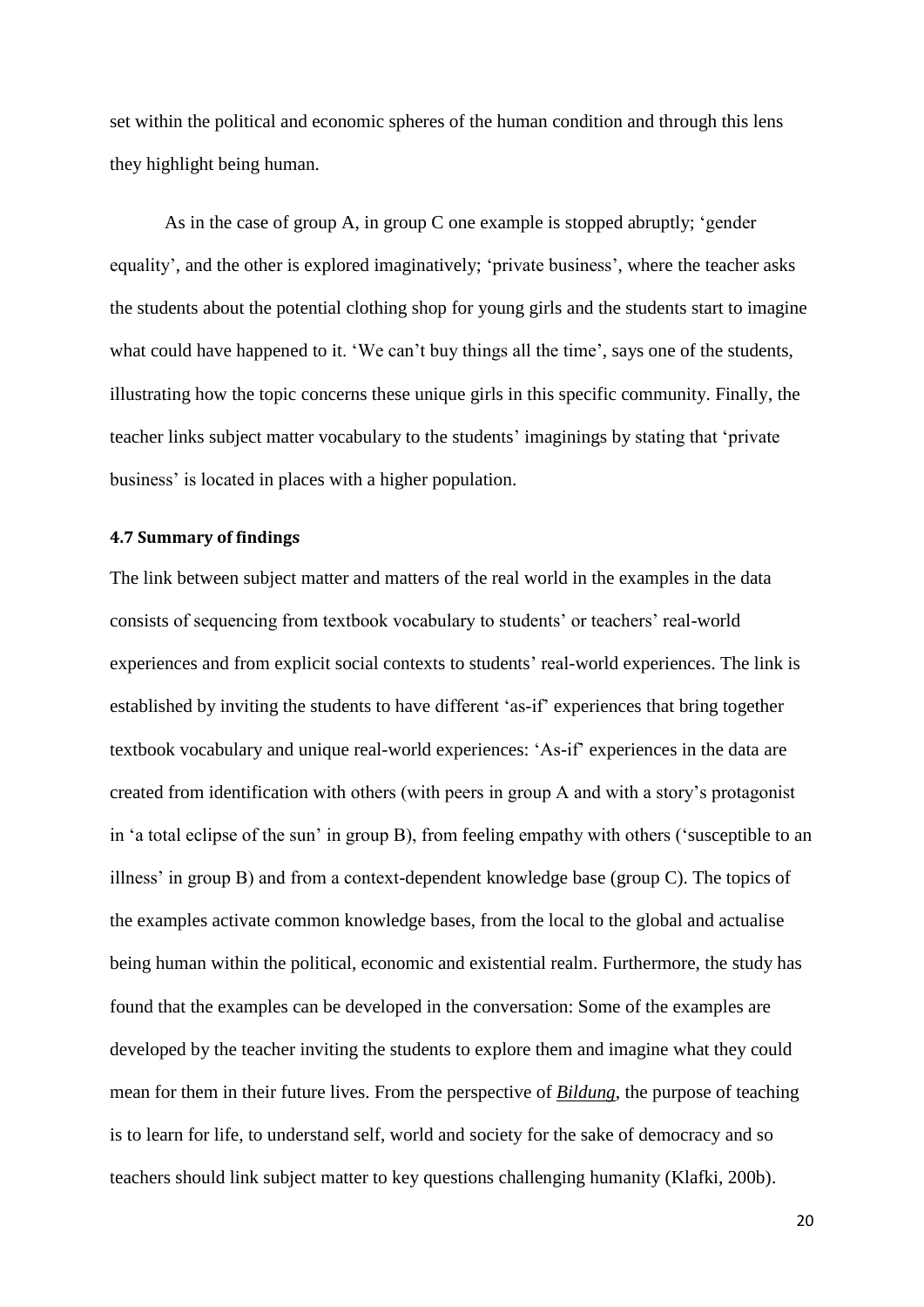This empirical study from the mimetic didactic perspective illustrates how teaching can represent reality through the use of examples.

# **5. Discussion: Contributions from the mimetic perspective to the field of classroom research**

The mimetic didactic perspective can contribute to classroom research by offering new concepts addressing teaching content in classroom talk. To find the 'perfect marriage of pedagogical form and content' (Alexander, 2001), the content aspect of teaching talk can be developed further by conceptualising the immediate interpretations of content happening in classrooms here and now. The mimetic didactic perspective of this study can contribute with such concepts on the use of spoken examples, keeping what is uttered and imagined in the centre rather than the planning perspective of teachers (Klafki, 2000a; van Dyk, 2006; Wagenschein, 2000).

With respect to the question of knowledge accumulation, the mimetic perspective can contribute to 'dialogic teaching' (Alexander, 2001) by pointing out that interpretations of knowledge are unique interpretations (Willbergh, 2008, 2011, 2015a). The examples uttered in class that link the subject matter to matters of the real world are created through an imaginative act that is subjective and rooted in the real lives of individuals who are present in the situation (Walton, 1990). By imagining the examples both 'as if' they are subject matter and real-world experiences, knowledge accumulation is enabled by activating the students' preconceptions (Aristotle et al., 1995; Ricoeur, 1984) through recall of subject-matter vocabulary, through real-life experiences and by drawing on a knowledge base they have in common, 'common sense' (Verene, 1981; Vico, 1997).

From the mimetic perspective, the question of knowledge accumulation (Alexander, 2001) is further connected to the question of purpose, as without anchoring new knowledge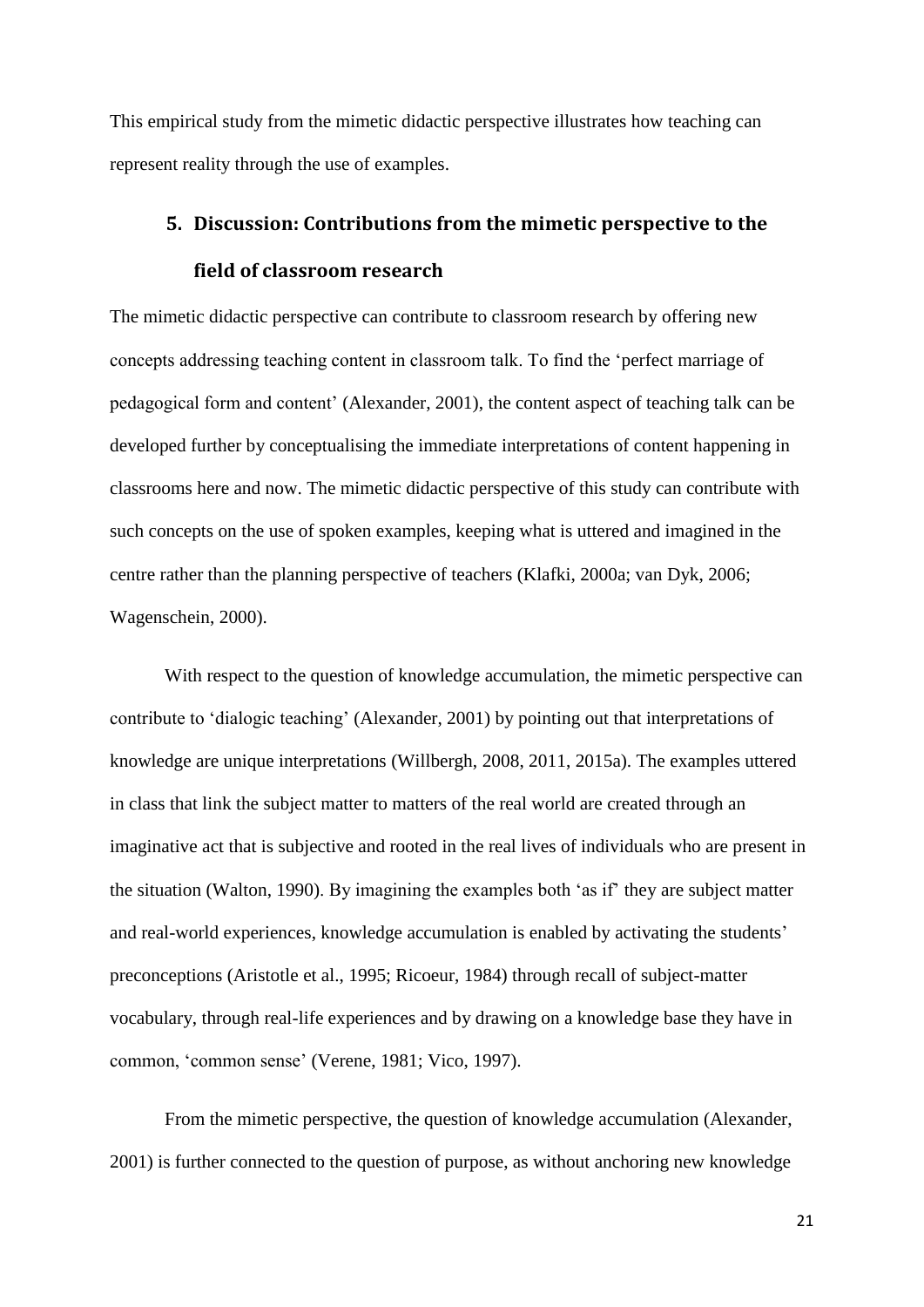within what is already known (Comenius & Keatinge, 2005; Dewey, 2008; Herbart & Stern, 2002; Klafki, 2001a; Pestalozzi, 1977) learning becomes superficial and cannot be learning for life. The purpose of teaching is to create possibilities for students to interpret subject matter in a meaningful way as knowledge that concerns them and that can make a difference in how they understand their world and how they can prepare for the future (Hopmann, 2007; Klafki, 2000b). This paper has made a contribution on how this can been done in practice by underlining the importance of welcoming the examples uttered by the students and developing them in the conversation by inviting the students to imagine what consequences this knowledge can have for them in the future, as shown in the two examples above: 'the court' (group A) and 'private business' (group C).

Bearing the research of Martin et al. in mind [\(Martin, 2012;](#page-25-0) [McNaught et al., 2013\)](#page-25-1), this study supports their findings that subject-matter terms are rephrased in common-sense terms to explain them to students, but rarely explained in relation to wider perspectives on knowledge in the discipline. The exception is perhaps the example of 'the court', where the local bike theft is developed into 'dismiss the case' and 'prosecute'. Where this study can contribute, however, is in the area of highlighting the value of common-sense wording when learning for life. Hence, mimetic didactics can contribute to classroom research by clarifying the double purpose of schooling as being both learning the disciplines and understanding the world.

### **6. Concluding remarks**

This paper has argued that the mimetic aspects of example usage can be studied in practice. The study of the data from the four Norwegian lower secondary schools found that the 'as-if' experiences that bring together subject matter and real-world experiences were created from identifying with others, feeling empathy and drawing on context-dependent knowledge bases. Whether there are other types of 'as-if' experiences in practice could be the subject of further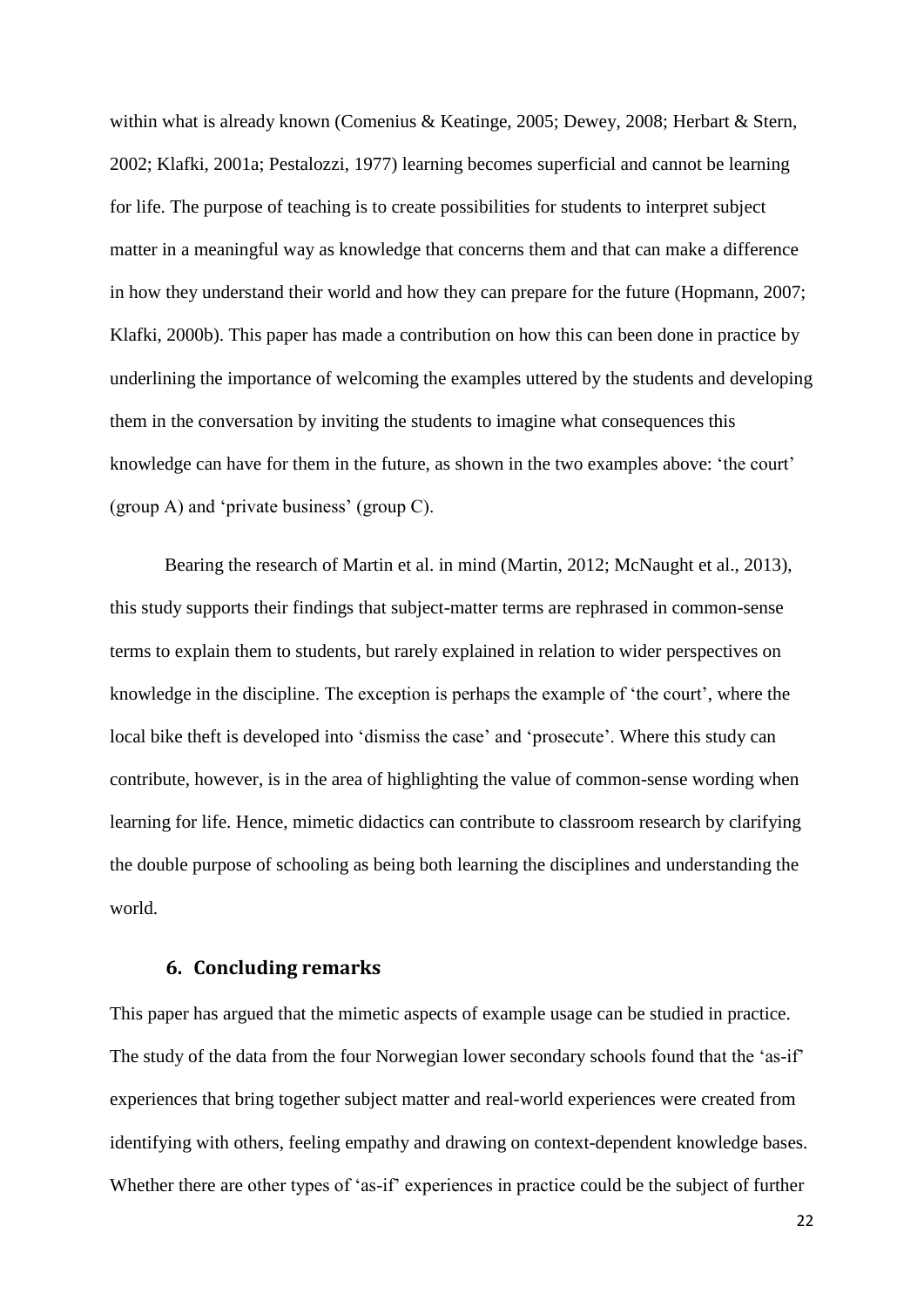study as well as the need to develop the examples in relation to wider contexts of the disciplines. The study found that the mimetic aspects of example use can contribute to classroom research by theorising the knowledge-accumulation and purpose-aspects of teaching content. From the mimetic perspective, teaching can represent reality to accomplish these goals.

# **7. References**

- Aasebø, Turid Skarre, Midtsundstad, Jorunn H., & Willbergh, Ilmi. (2015). Teaching in the age of accountability: Restrained by school culture? *Journal of Curriculum Studies*. doi: http://dx.doi.org/10.1080/00220272.2015.1072249
- Alexander, R. J. (2000). *Culture and pedagogy. International comparisons in primary education*. Oxford: Blackwell Publishers.

Alexander, R. J. (2001). *Towards dialogic teaching* (3rd ed.). New York: Dialogos.

- Aristoteles. (1999). *Etikk. Et hovedverk i Aristoteles' filosofi, også kalt "den nikomakiske etikk"* (A. Stigen, Trans. 3rd ed.) (Nicomachean ethics). Oslo: Gyldendal Norsk Forlag.
- Aristotle, & Halliwell, S. (1995). *Poetics* (S. Halliwell, D. A. Russell & D. Innes, Trans.). Cambridge, Massachusetts/London, England: Harvard University Press.
- Auerbach, Erich, & Said, Edward W. (2003). *Mimesis : The representation of reality in Western literature / by Erich Auerbach ; translated from the German by Willard R. Trask ; with a new introduction by Edward W. Said*. Princeton, N. J.: Princeton University Press.

Bollnow, Otto Friedrich. (1992). Tilbake til anskuelsen (Back to Anschauung). *Ergo, 23*, 140-148.

- Bruner, Jerome. (1996). *The culture of education*. Cambridge, Massachusetts/London, England: Harvard University Press.
- Cazden, C. B. (1988). *Classroom discourse: The language of teaching and learning*. Portsmouth, NH: Heinemann.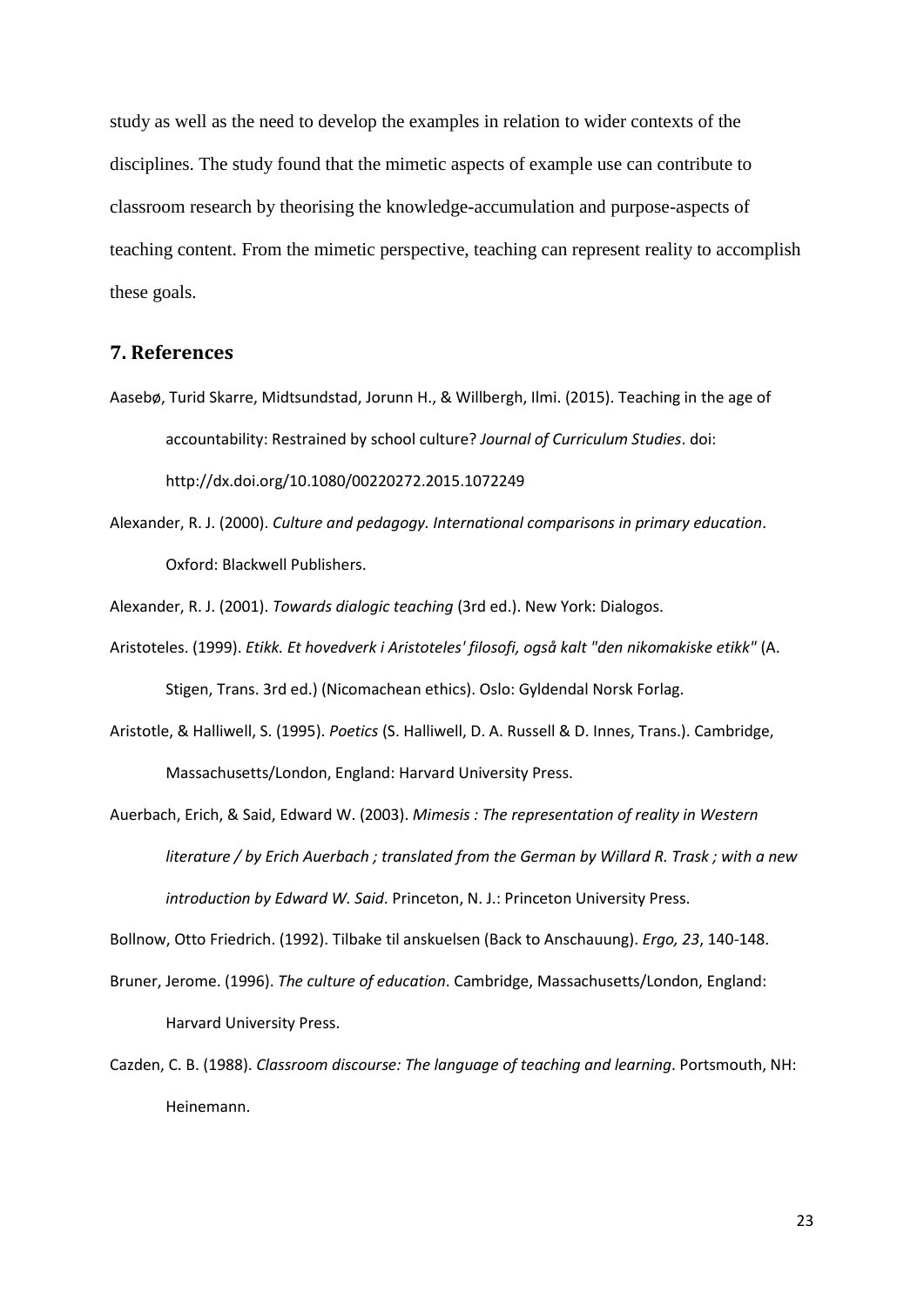- Chin, Christine, & Osborne, Jonathan. (2010). Supporting argumentation through students' questions: Case studies in science classrooms. *Journal of the Learning Sciences, 19*, 230-284.
- Comenius, Jan Amos, & Keatinge, Maurice Walter. (2005). *Didactica magna* (Great didactic, first published in 1657): Kessinger Publishing.
- Deng, Z. (2015). Content, Joseph Schwab and German Didaktik. *Journal of Curriculum Studies, 47*(6), 773-786.
- Dewey, John. (2008). *Democracy and education: An introduction to the philosophy of education* (first published in 1916). [Champaign, Ill.]: [Book Jungle].
- Fangen, Katrine. (2010). *Deltagende observasjon* (Participant observation) (2nd ed.). Bergen: Fagbokforlaget.
- Gadamer, Hans-Georg. (2004). *Sandhed og metode. Grundtræk af en filosofisk hermeneutik* (Truth and method. Outlines of an hermenetic philosophy, first published in 1960) (A. Jørgensen, Trans.). Århus: Systime Academic.
- Gebauer, Gunter, & Wulf, Christoph. (1995). *Mimesis : Culture, art, society* (D. Reneau, Trans.). Berkeley: University of California Press.
- Green, Judith L., & Smith, Deborah. (1983). Teaching and learning: A linguistic perspective. *The Elementary School Journal, 83*, 352-391.
- Grondin, Jean. (1994). *Introduction to philosophical hermeneutics; foreword by Hans-Georg Gadamer ; translated by Joel Weinsheimer*. New Haven, Conn.: Yale University Press.
- Guba, E. G. (1981). Criteria for assessing trustworthiness of naturalistic inquiries. *Educational communication and technology: A journal of theory, research and development, 29*, 75-91.
- Guba, Egon G., & Lincoln, Yvonna S. (1994). Competing paradigms in qualitative research. In N. K. Denzin & Y. S. Lincoln (Eds.), *Handbook of qualitative research*. London: Sage.
- Hammersley, Martyn, & Atkinson, Paul. (1987). *Feltmetodikk: Grunnlaget for feltarbeid og feltforskning* (Field methodology: The basis of fieldwork and field research). Oslo: Gyldendal.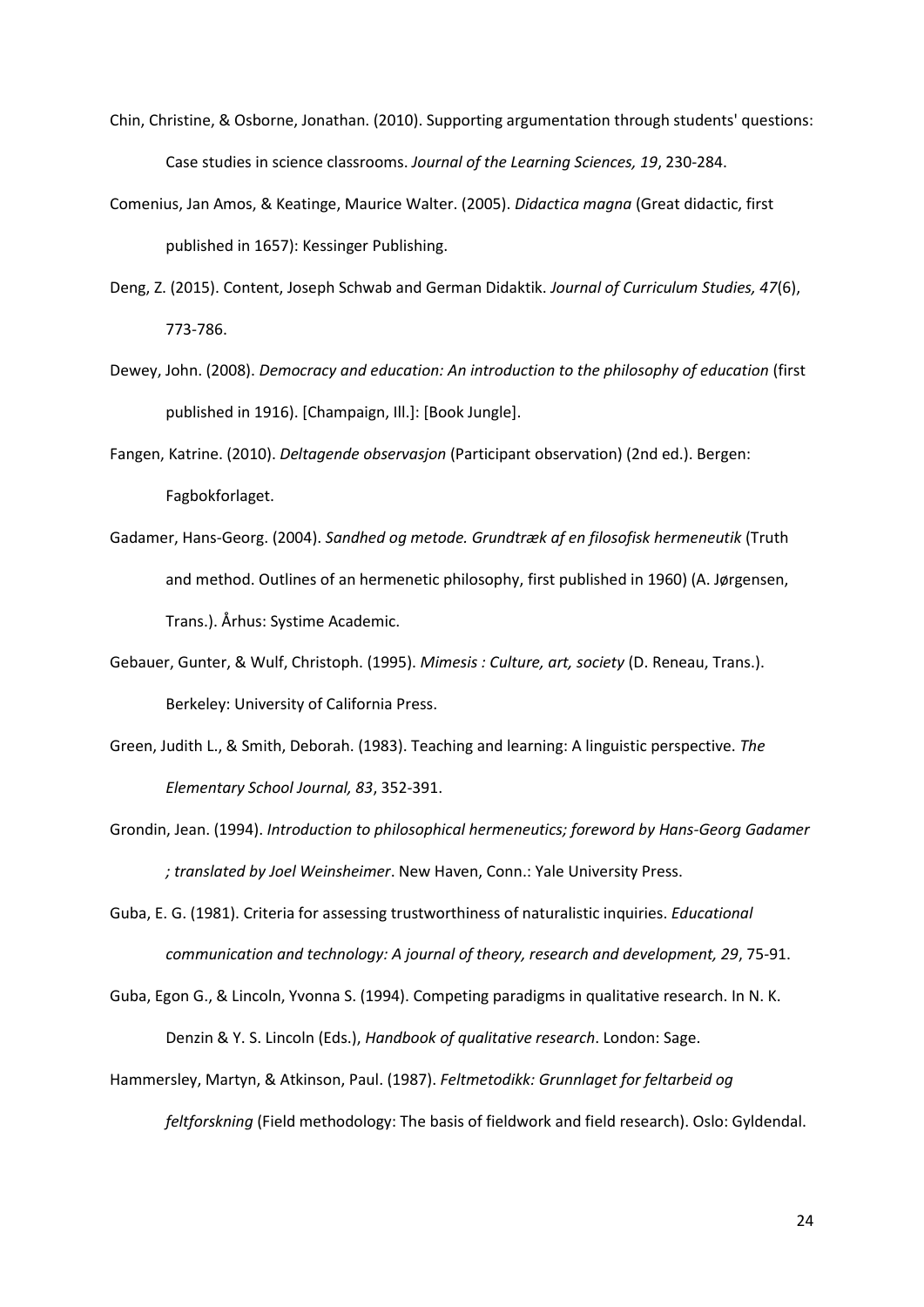- Harris, Christopher, Philips, Rachel S., & Penuel, William R. (2012). Examining teachers' instructional moves aimed at developing students' ideas and questions in learner-centered science classrooms. *Journal of Science Teacher Education, 23*, 769-788.
- Hassan, Jamila Elhag. (2009). Parents' socioeconomic status and children's academic performance. Oslo: NOVA - Norwegian Social Research.
- Heffernan, Peter. (1986). Questioning communicatively in the second language classroom. *Canadian Modern Language Review, 43*, 108-116
- Herbart, Johann Friedrich, & Stern, Jeffrey. (2002). *Allgemeine pädagogik. With an introduction by Jeffrey Stern* (General pedagogy first published in 1806). Bristol: Thoemmes.
- Hoffman, Lore, Krapp, Andreas, Renninger, K. Ann, & Baumert, Jürgen. (1998). *Interest and learning. Proceedings of the seeon conference on interest and gender*. Kiel: Institut für die Pädagogik der Naturwissenschaften an der Universität Kiel.
- Hopmann, Stefan Thomas. (2007). Restrained teaching: The common core of Didaktik. *European Educational Research Journal, 6*, 109-124.
- Humboldt, Wilhelm von. (2000). Theory of Bildung (probably written in 1793 or 1794, translated from a publication from 1969). In I. Westbury, K. Riquarts & S. T. Hopmann (Eds.), *Teaching as a reflective practice: The German Didaktik tradition* (pp. 57-61). Mahwah, N.J: L. Erlbaum Associates.
- Kemp, Peter. (2006). Mimesis in educational hermeneutics. *Educational Philosophy and Theory, 38*, 171-184.
- Klafki, Wolfgang. (2000a). Didaktik analysis as the core of preparation of instruction (first published in 1958). In I. Westbury, S. T. Hopmann & K. Riquarts (Eds.), *Teaching as a reflective practice. The German Didaktik tradition* (pp. 139-159). Mahwah, New Jersey: Lawrence Erlbaum Associates.
- Klafki, Wolfgang. (2000b). The significance of classical theories of Bildung for a contemporary concept of allgemeinBildung. In I. Westbury, K. Riquarts & S. T. Hopmann (Eds.), *Teaching as*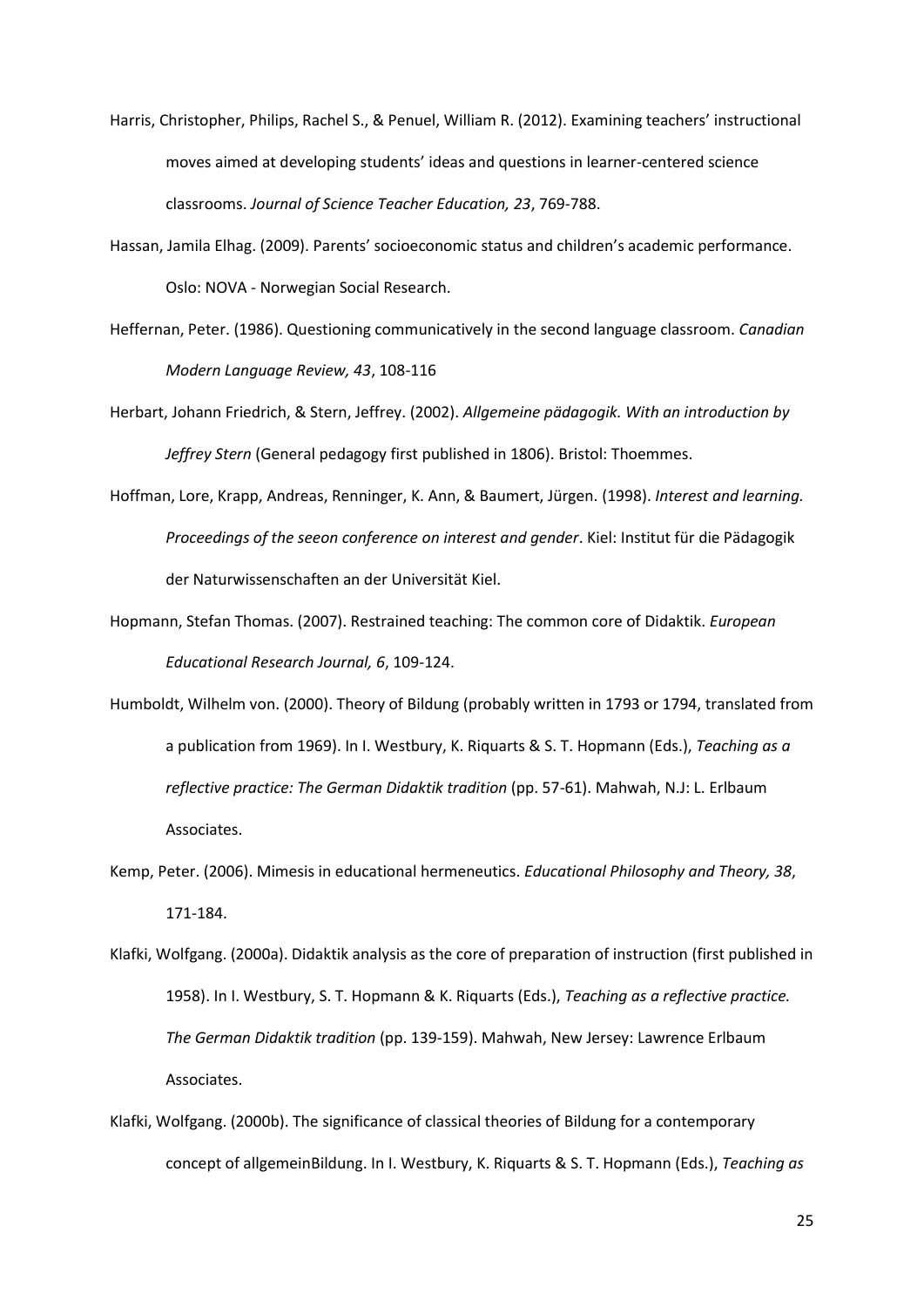*a reflective practice : The German Didaktik tradition* (pp. 85 - 107). Mahwah, N.J.: L. Erlbaum Associates.

- Klafki, Wolfgang. (2001a). *Dannelsesteori og didaktik - nye studier* (Bildung-theory and didactics new studies, first published in 1985) (B. Christensen, Trans. 2nd ed.). Århus: Forlaget Klim.
- Klafki, Wolfgang. (2001b). Kategorial dannelse. Bidrag til en dannelsesteoretisk fortolkning av moderne didaktikk (Categorical Bildung. Contributions to a Bildung-theoretical interpretation of modern didactics, first published in 1958). In E. L. Dale (Ed.), *Om utdanning – klassiske tekster* (pp. 167 – 204). Oslo.
- Krapp, Andreas. (2002). Structural and dynamic aspects of interest development: Theoretical considerations from an ontogenetic perspective. *Learning and instruction, 12*, 383–409.
- Langfeldt, G. r. (2015). *Skolens kvalitet skapes lokalt. Presentasjon av funn fra forskningsprosjektet "Lærende regioner"* (The quality of schooling is created locally. Presentation of finding from the research project "Learning Regions"). Bergen: Fagbokforlaget.
- <span id="page-25-0"></span>Lardner, Ted. (1989). Rethinking classrooms: Perspectives on teaching and learning styles. *English Journal, 78*, 88-89.
- <span id="page-25-1"></span>Lefstein, Adam, & Snell, Julia. (2014). *Better than best practice. Developing teaching and learning through dialogue*. London and New York: Routledge.
- Levinson, S. C. (1983). *Pragmatics*. Cambridge: Cambridge University Press.
- Linden, Jos van der, & Renshaw, Peter. (2004). *Dialogic learning. Shifting perspectives to learning, instruction and teaching*. Dordrecht/Boston/London: Kluwer Academic Publishers.
- Littleton, Karen, & Howe, Christine. (2010). *Educational dialogues. Understanding and promoting productive interaction*. London and New York: Routledge.
- Loflin, Marvin D., Guyette, Thomas W., Barron, Nancy, & Marlin, Marjorie. (1972). Reconstruction in the analysis of verbal interaction. *American Educational Research Journal, 9*, 101-112.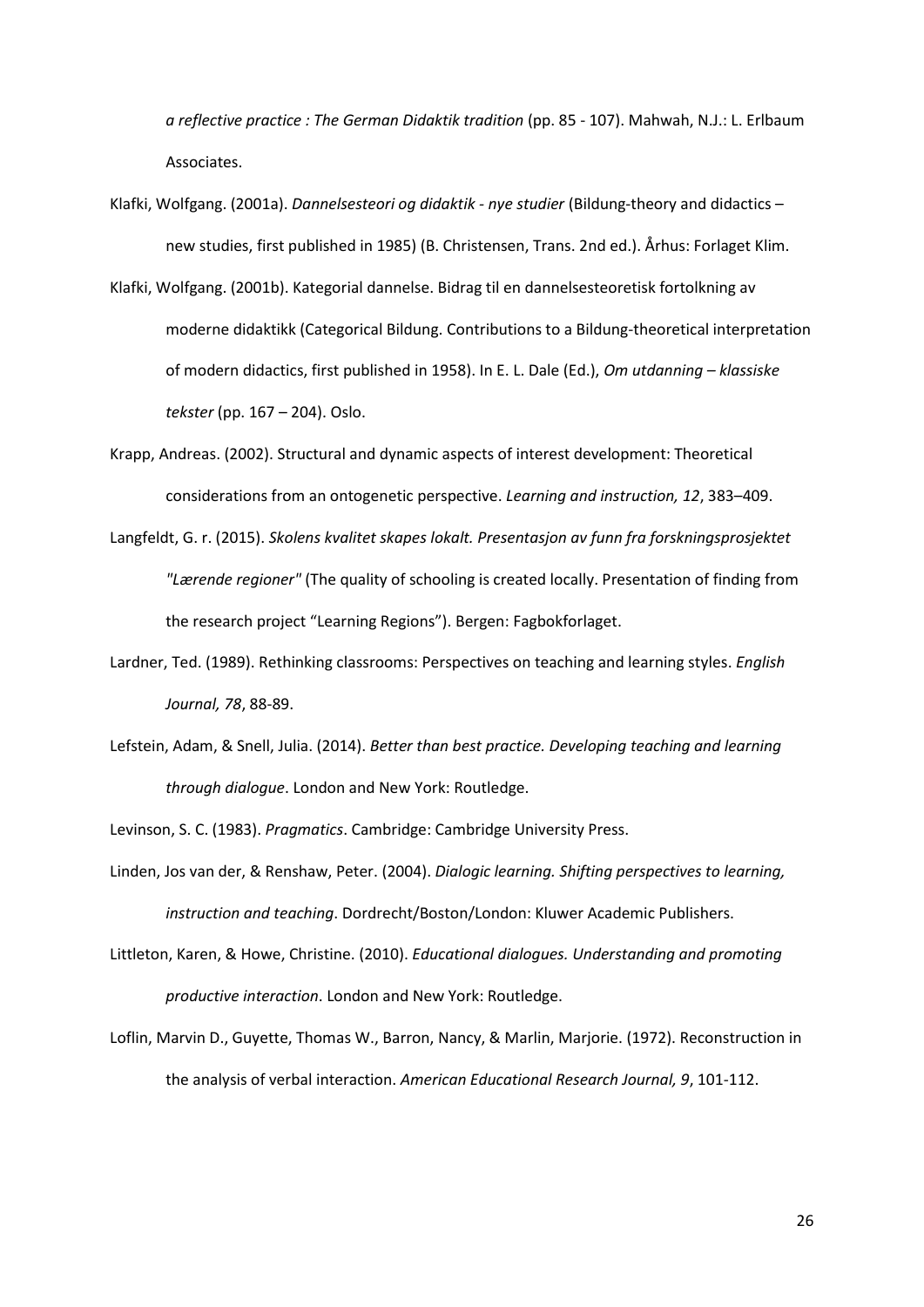- Lundgren, U. P. (2015). What's in a name? That which we call a crisis? A commentary on Michael Young's article 'Overcoming the crisis in curriculum theory'. *Journal of Curriculum Studies, 47*(6), 787-801.
- <span id="page-26-0"></span>Martin, J. R. (2012). Embedded literacy: Knowledge as meaning. *Linguistics and Education, 24*, 23–37.
- <span id="page-26-1"></span>McNaught, Lucy, Maton, Karl, Martin, J. R., & Matruglio, Erika. (2013). Jointly constructing semantic waves: Implications for teacher training. *Linguistics and Education, 24*, 50–63.
- Menck, Peter. (2000). Content: Still in question. In I. Westbury, S. T. Hopmann & K. Riquarts (Eds.), *Teaching as a reflective practice. The German Didaktik tradition* (pp. 177-193). Mahwah, New Jersey: Lawrence Erlbaum Associates.
- Menck, Peter. (2010). The formation of conscience : A lost topic of Didaktik. *Journal of Curriculum Studies, 33*, 261.
- Mercer, Neil, & Littleton, Karen. (2007). *Dialogue and the devopment of children's thinking. A sociocultural approach*. London and New York: Routledge.
- Midtsundstad, Jorunn H., & Willbergh, Ilmi. (2010). *Didaktikk – nye teoretiske perspektiver på undervisning* (Didactics – new theoretical perspectives on teaching). Oslo: Cappelen Damm.
- Midtsundstad, Jorunn H. (2011). School performance and diversity. In T. Werler (Ed.), *Heterogeneity. General didactics meets the stranger, (pp. 137-158).* Münster: Waxmann.
- Mills, Kathy A. (2009). Floating on a sea of talk: Reading comprehension through speaking and listening. *The Reading Teacher, 63*, 325–329.
- Noor, Noorizah Mohd, Aman, Idris, Mustaffa, Rosinah, & Seong, Teo Kok. (2010). Teacher's verbal feedback on students' response: A Malaysian esl classroom discourse analysis. *Procedia - Social and Behavioral Sciences, 7*, 398–405.
- Pestalozzi, Johann Heinrich. (1977). *How Gertrude teaches her children: An attempt to help mothers to teach their own children and an account of the method* (first published in 1801) (L. E. Holland & F. C. Turner, Trans.). New York: Gordon Press.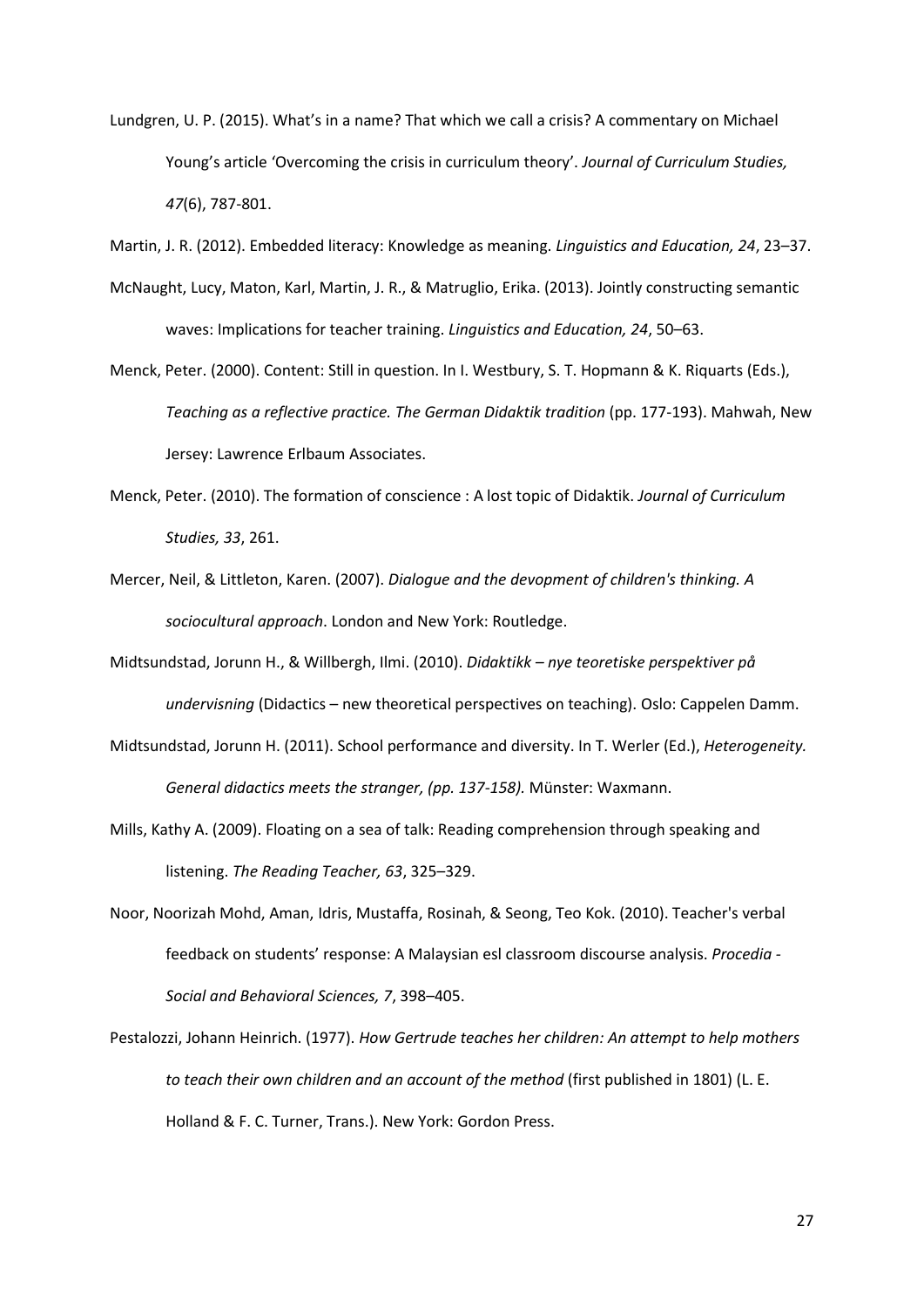- Reindal, Solveig M. (2013). Bildung, the Bologna process and Kierkegaard's concept of subjective thinking. *Studies in Philosophy and Education, 32*, 533-549.
- Ricoeur, Paul. (1984). *Time and narrative* (K. Blamey & D. Pellauer, Trans. Vol. I). Chicago: University of Chicago Press.
- Staab, Claire F. (1991). Teachers' practices with regard to oral language. *Alberta journal of educational research, 37*, 31-48.
- Standish, Paul. (2012). 'This' is prodused by a brain-process'! Wittgenstein, transparency and psychology today. *Journal of Philosophy of Education, 46*, 61-72.

Todd, Richard Watson. (1998). Topic-based analysis of classroom discourse. *System, 26*, 303–318.

- Uljens, M. (2002). The Idea of a Universal Theory of Education-an Impossible but Necessary Project? *Journal of philosophy of education, 36*(3), 353-375.
- van Dyk, C. J. (2006). Exemplary teaching: Some possibilities for renovating and stimulating didactic practice. *Journal of Curriculum Studies, 38*, 127-134.
- Verene, Donald Philip. (1981). *Vico´s science of imagination*. Ithaca and London: Cornell University Press.
- Vico, Giambattista. (1997). *Vor tids studiemetode* (On the study methods of our time, first published in 1708) (C.-K. Jørgensen, Trans. Vol. 4). København: Museum Tusculanums Forlag.
- Wagenschein, Martin. (2000). Teaching to understand: On the concept of the exemplary in teaching. In I. Westbury, S. T. Hopmann & K. Riquarts (Eds.), *Teaching as a reflective practice. The German Didaktik tradition*. Mahwah, New Jersey: Lawrence Erlbaum Associates.
- Walton, Kendall L. (1990). *Mimesis as make-believe. On the foundations of the representational arts*. Cambridge, Mass.: Harvard University Press.
- Willbergh, Ilmi. (2008). *Mimesis, didaktikk og digitale læremidler (Mimesis, Didaktik and digital media)*. Trondheim: Phd-thesis, The Norwegian University of Science and Technology.